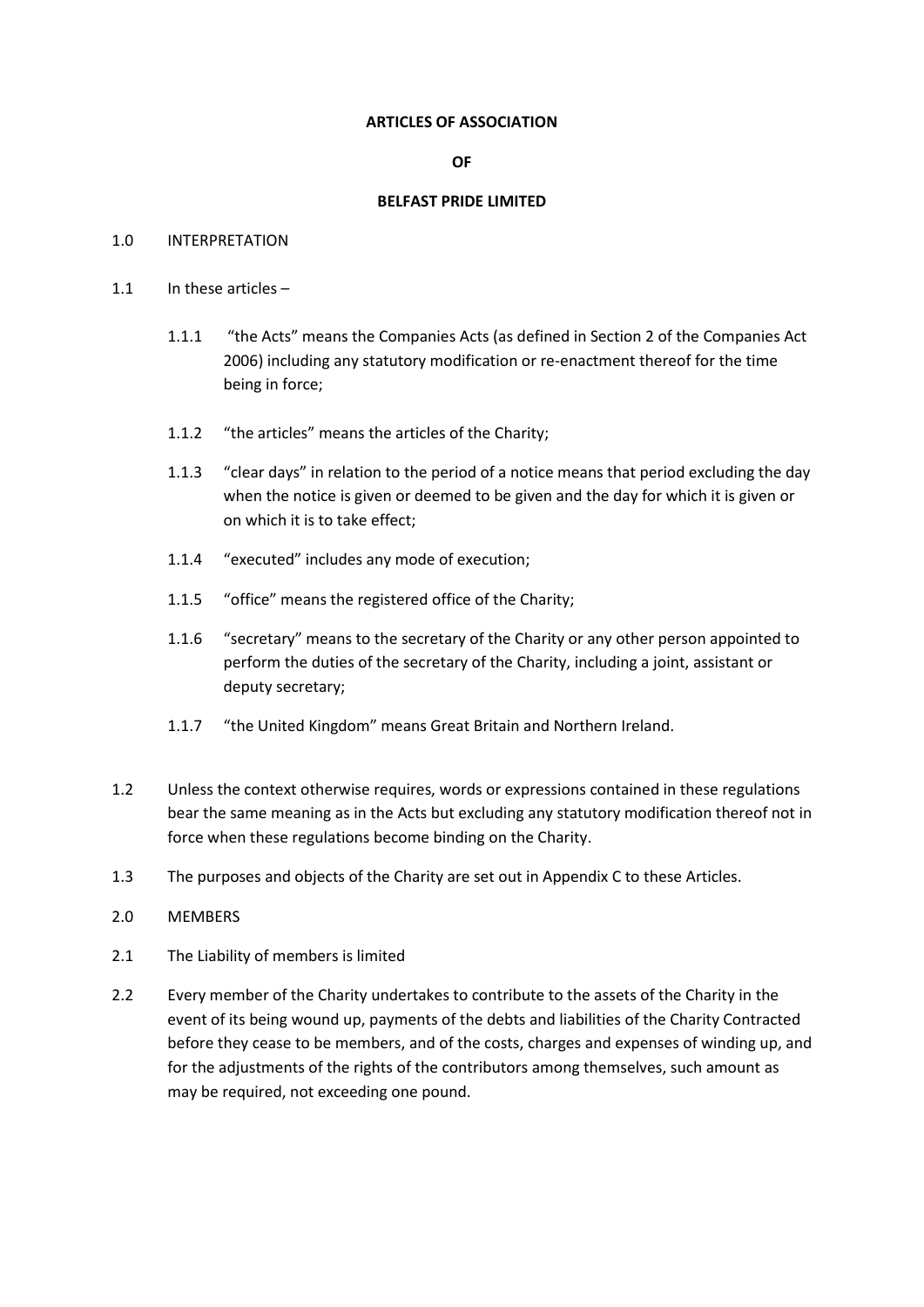- 2.3 The subscribers to the Memorandum of Association of the Charity and such other persons as are admitted to membership in accordance with the articles shall be members of the Charity. No person shall be admitted a member of the Charity unless they are approved by the Trustees. Every person who wishes to become a member shall deliver to the Charity an application for membership, in such form as the Trustees require, executed by them.
- 2.4 No person shall be admitted a member of the Charity unless they have (a) been a volunteer with the Charity for a period of not less one year to include one Pride festival within the previous three years and (b) signed a statement, in such form as the Trustees require, that they are in sympathy with the purpose of the Charity; save that the Trustees may dispense with (a) where a person has particular skills, knowledge or experience relevant to the Charity to a maximum of five members of the Board of Directors in addition to representatives of four regional LGBT+ community groups named in 2.2.1 for whom (a) may also be dispensed with.
- 2.4.1 One representative of each of the following four regional LGBT+ groups will be deemed to satisfy the membership requirement, and will be treated as members of the Board of Trustees in accordance with clause 10.2: Cara-Friend, Here NI, Rainbow Health Limited and Transgender NI.
- 2.5 A member may at any time withdraw from the Charity by giving at least seven clear days notice to the Charity. Membership shall not be transferable and shall cease on death.
- 2.6 The Board of Trustees shall have the power to revoke the membership of any member who:
	- 2.6.1 fails to exhibit continuing active involvement with Belfast Pride. This involvement shall be subject to a periodic review by the Board of Trustees in conjunction with the member and subject to advice from the employees of the organisation; or
	- 2.6.2 fails to undergo within a period specified by the Trustees (or, if such a period has not been specified, a reasonable period) such checks for the purpose of the protection of children and vulnerable adults as the Trustees may from time to time determine or as are required by law; or
	- 2.6.3 brings the Charity into disrepute or acts in a manner materially contrary to the purpose of the Charity, and the Trustees resolve that it is in the best interests of the Charity that their membership is terminated or has been dismissed following completion of the Belfast Pride Disciplinary process.
- 2.7 A resolution under clause 2.6.3 may only be passed if:
	- 2.7.1 the member has been given at least twenty-one days' notice in writing of the meeting of the Trustees at which the resolution will be proposed and the reasons why it will be proposed;
	- 2.7.2 the member or, at the option of the member, the member's representative (who need not be a member of the Charity) has been allowed to make representations to the meeting.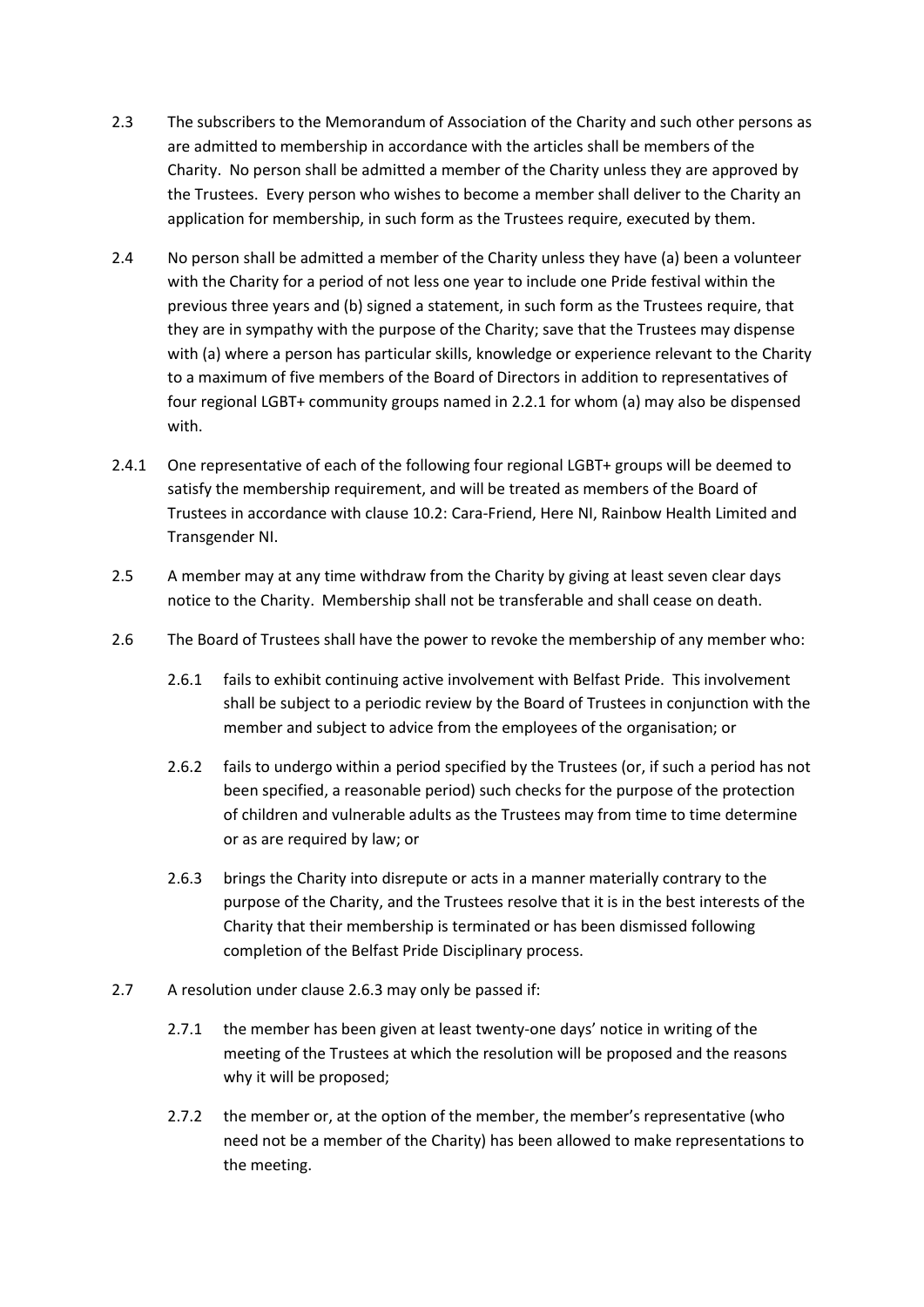- 2.8 The Trustees may suspend the membership of any person to whom notice under regulation 2.7.1 has been given or has been charged with breaching the Code of Conduct. A member who has been suspended under this regulation may not vote nor may they attend any meetings of the Charity save for the purposes of regulation 2.7.2.
- 2.9 In the circumstance where a member who is a nominee of one the four regional LGBT+ groups resigns or is removed from office, that group can nominate another person to take that position.
- 3.0 GENERAL MEETINGS
- 3.1 All general meetings other than annual general meetings shall be called extraordinary general meetings.
- 3.2 The Trustees may call general meetings and, on the requisition of members pursuant to the provisions of the Acts, shall forthwith proceed to convene an extraordinary general meeting for a date not later than eight weeks after the receipt of the requisition.
- 3.3 An annual general meeting shall be called no later than fifteen months following the previous annual general meeting.
- 4.0 NOTICE OF GENERAL MEETINGS
- 4.1 An annual general meeting and an extraordinary general meeting called for the passing of a special resolution or a resolution appointing a person as a Trustee shall be called by at least twenty-one clear days notice. All other extraordinary general meetings shall be called by at least fourteen clear days notice but a general meeting may be called by shorter notice if it is so agreed –
	- 4.1.1 In the case of an annual general meeting, by all the members entitled to attend and vote thereat; and
	- 4.1.2 In the case of any other meeting by a majority in number of the members having a right to attend and vote being a majority together holding not less than two thirds per cent of the total voting rights at the meeting of all the members.
- 4.2 The notice shall specify the time and place of the meeting and the general nature of the business to be transacted and, in the case of an annual general meeting, shall specify the meeting as such.
- 4.3 The notice shall be given to all members and Trustees. The accidental omission to give notice of a meeting to, or the non-receipt of notice of a meeting by, any person entitled to receive notice shall not invalidate the proceedings at that meeting.
- 5.0 PROCEEDINGS AT GENERAL MEETINGS
- 5.1 No business shall be transacted at any meeting unless a quorum is present. Five persons entitled to vote upon the business to be transacted, each being a member or a proxy for a member or a duly authorised representative of a charity shall be a quorum.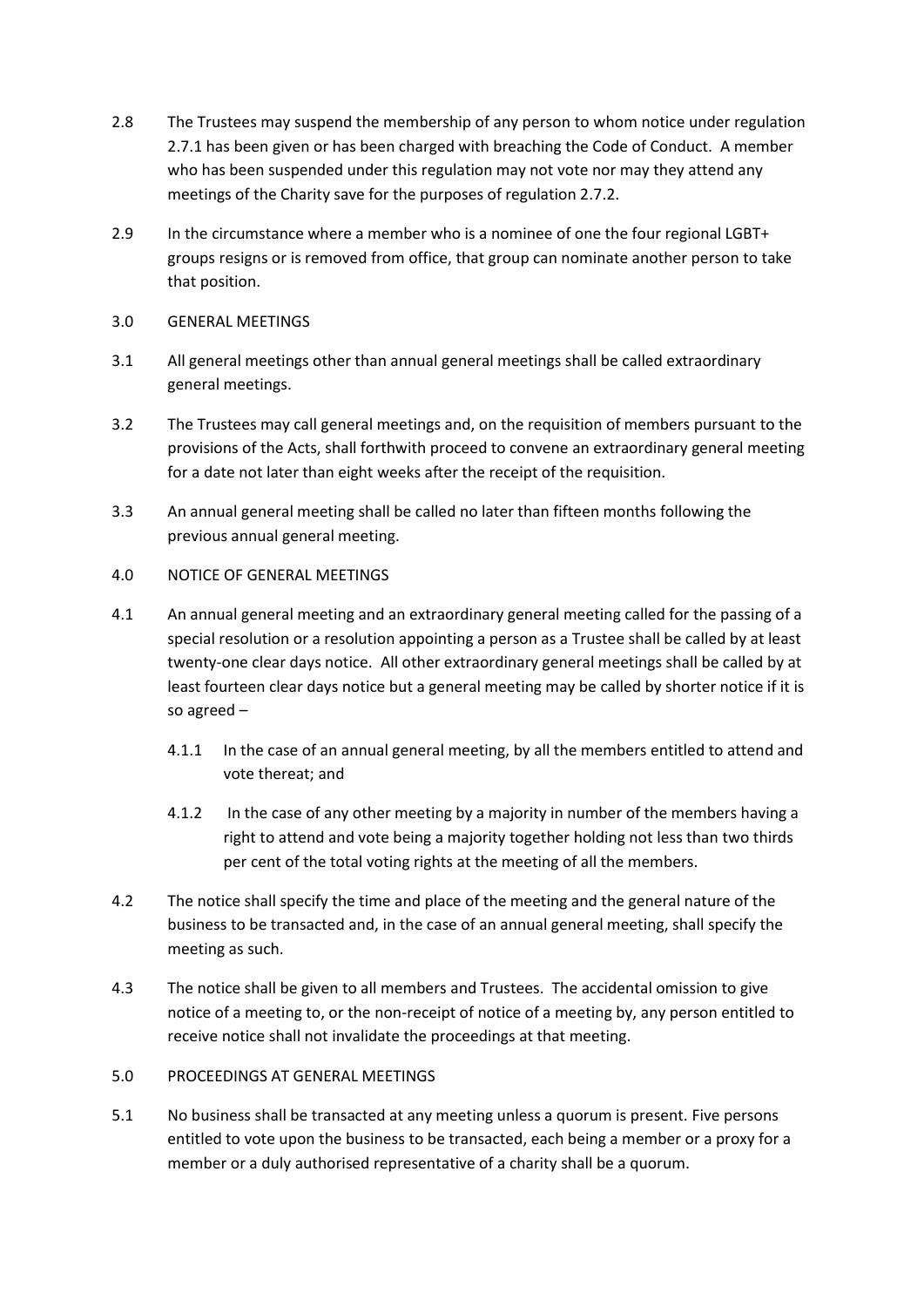- 5.2 If such a quorum is not present within half an hour from the time of appointment for the meeting, or if during a meeting such a quorum ceases to be present, the meeting shall stand adjourned to the same day in the next week at the same time and place or to such a day, time and place as the Trustees may determine.
- 5.3 The Chairs, if any, of the Board of Trustees or in their absence some other Trustee nominated by the Trustees shall preside as chair of the meeting, but if neither the Chairs nor such other Trustee (if any) be present within fifteen minutes after the time appointed for holding the meeting and willing to act, the Trustees present shall elect one of their number to be chair and, if there is only one Trustee present and willing to act, they shall be chair.
- 5.4 If no Trustee is willing to act as chair, or if no Trustee is present within fifteen minutes after the time appointed for holding the meeting, the members present and entitled to vote shall choose one of their numbers to be chair.
- 5.5 A Trustee shall, notwithstanding that they are not a member, be entitled to attend and speak at any general meeting.
- 5.6 The Chairs may, with the consent of a meeting at which a quorum is present (and shall if so directed by the meeting), adjourn the meeting from time to time and from place to place, but no business shall be transacted at an adjourned meeting other than business which might properly have been transacted at the meeting had the adjournment not taken place. When a meeting is adjourned for fourteen days or more, at least seven clear days' notice shall be given specifying the time and place of the adjourned meeting and general nature of the business to be transacted. Otherwise it shall not be necessary to give any such notice.
- 5.7 A resolution put to vote of a meeting shall be decided on a show of hands unless before, or on the declaration of the result of the show of hands a poll is duly demanded. Subject to the provisions of the Acts, a poll may be demanded-
	- 5.7.1 by the Chairs; or
	- 5.7.2 by at least two members having the right to vote at the meeting; or
	- 5.7.3 by a member or members representing not less than one-tenth of the total voting rights of all the members having the right to vote at the meeting; and a demand by a person as proxy for a member shall be the same as a demand by the member.
- 5.8 Unless a poll is duly demanded a declaration by the Chairs that a resolution has been carried or carried unanimously, or by a particular majority, or lost, or not carried by a particular majority and entry to that effect in the minutes of the meeting shall be conclusive evidence of the fact without proof of the number of proportion of the votes recorded in favour of or against the resolution.
- 5.9 The demand for a poll may, before the poll is taken, be withdrawn but only with the consent of the Chairs and a demand so withdrawn shall not be taken to have invalidated the result of a show of hands declared before the demand was made.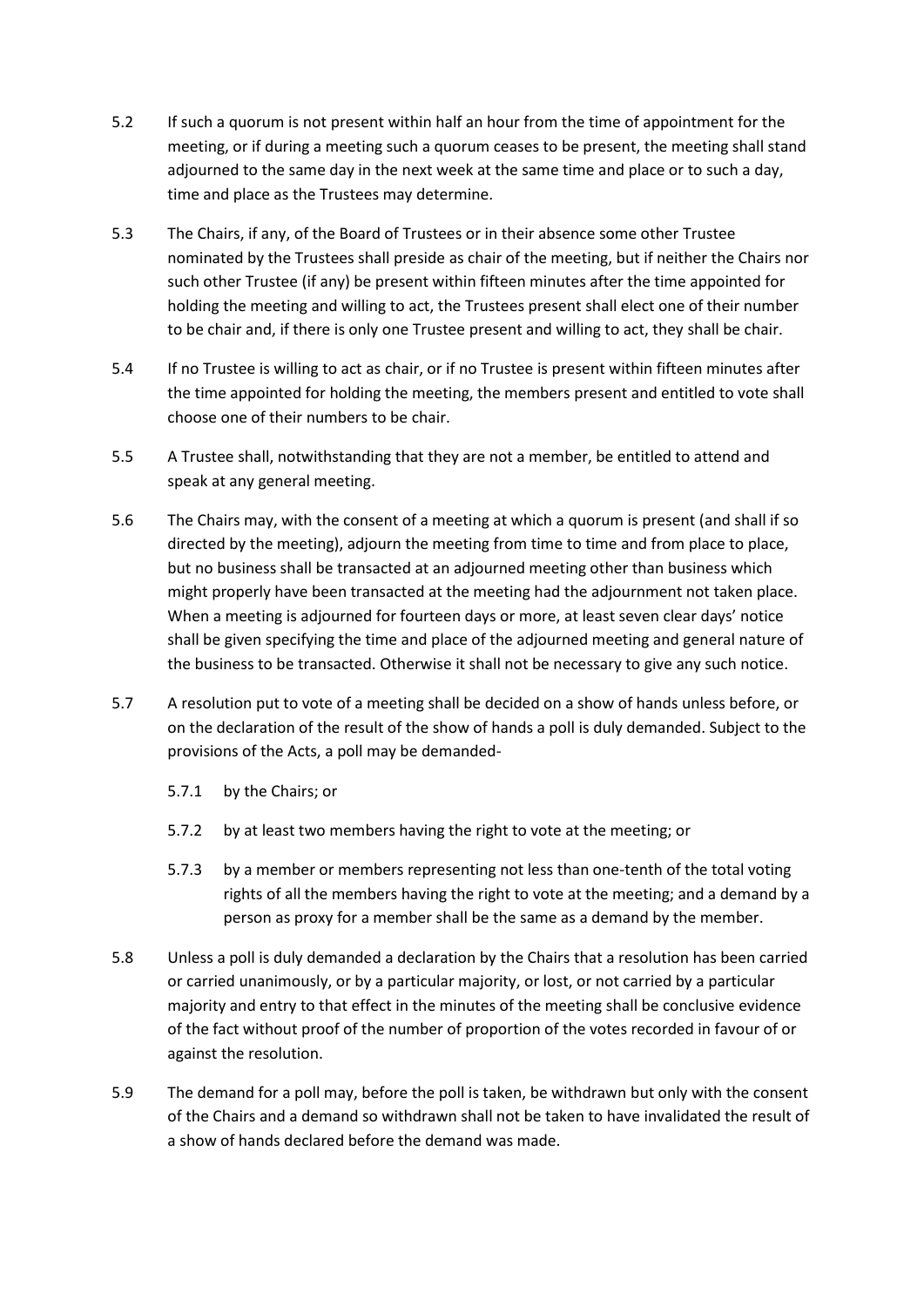- 5.10 A poll shall be taken as the Chairs direct and they may appoint scrutineers (who need not be members) and fix a time and place for declaring the result of the poll. The result of the poll shall be deemed to be the result of the meeting at which the poll was demanded.
- 5.11 In the case of an equality of votes, whether a show of hands or on a poll, the Chairs shall be entitled jointly to make a single casting vote in addition to any other votes they may have.
- 5.12 A poll demanded on the election of the Chairs or on a question of adjournment shall be taken forthwith. A poll demanded on any other question shall be taken either forthwith or at any such time or place as the Chairs direct not being more than thirty days after the poll is demanded. The demand for a poll shall not prevent the continuance of a meeting for the transaction of any business other than the question on which the poll was demanded. If a poll is demanded before the declaration of the result of a show of hands and the demand is duly withdrawn, the meeting shall continue as if the demand had not been made.
- 5.13 No notice need be given of a poll not taken forthwith if the time and place at which it is to be taken are announced at the meeting at which it is demanded. In any other case at least seven clear days' notice shall be given specifying the time and place at which the poll is to be taken.
- 5.14 A resolution in writing executed by or on behalf of each member who would have been entitled to vote upon it, if it had been proposed at a general meeting duly convened and held, may consist of several instruments in the like from each executed by or on behalf of one or more members.

# 6.0 VOTES OF MEMBERS

- 6.1 On a show of hands every member present either in person or attending online shall have one vote. On a poll every member present either in person, attending online or by proxy shall have one vote.
- 6.2 A member in respect of whom an order has been made by any court having jurisdiction (whether in the United Kingdom or elsewhere) in matters concerning mental disorder may vote, whether on a show of hands or on a poll, by their controller, receiver, curator bonis or other person authorised in that behalf appointed by that court, and any such controller, receiver, curator bonis or other person may, on a poll, vote by proxy. Evidence to the satisfaction of the Trustees of the authority of the person claiming to exercise the right to vote shall be deposited at the office, or at such other place as is specified in accordance with the Articles for the deposit of instruments of proxy, not less than 48 hours before the time appointed for holding the meeting or adjourned meeting at which the right to vote is to be exercised in accordance with the Articles for the deposit of instruments of proxy, not less than 48 hours before the time appointed for holding the meeting or adjourned meeting at which the right to vote is to be exercised and in default the right to vote shall not be exercisable.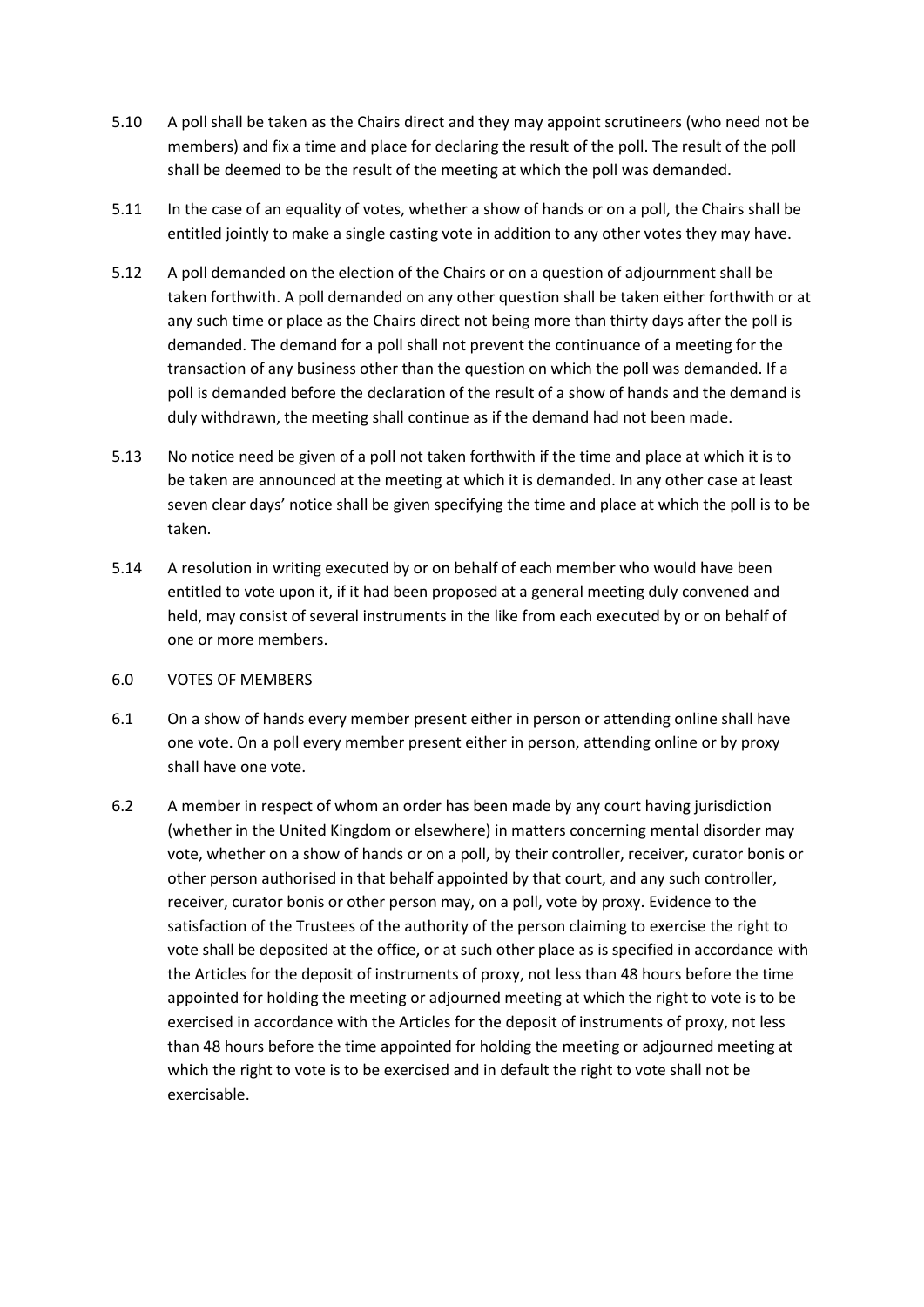- 6.3 No objection shall be raised to the qualification of any voter except at the meeting or adjourned meeting at which the vote objected to is tendered, and every vote not disallowed at the meeting shall be valid. Any objection made in due time shall be referred to the Chairs whose decision shall be final and conclusive.
- 6.4 An instrument appointing a proxy shall be in writing, executed by or on behalf of the appointer and shall be in the following form (or in a form as near thereto circumstances allow or in any other form which is usual or which the Trustees may approve) – see Appendix A.
- 6.5 Where it is desired to afford members an opportunity of instructing the proxy how they shall act the instrument appointing a proxy shall be in the following form (or in a form as near thereto as circumstance allow or in any other form which is usual or which the Trustees may approve) – see Appendix B.
- 6.6 The instrument appointing a proxy and any authority under which it is executed or a copy of such authority certified notarially or in some other way approved by the Trustees may  $-$ 
	- 6.6.1 be deposited at the office or at such other place within the United Kingdom as is specified in the notice convening the meeting or any instrument of proxy sent out by the Charity in relation to the meeting not less than 48 hours before the time for holding the meeting or adjourned meeting at which the person named in the instrument proposes to vote; or
	- 6.6.2 in the case of a poll taken more than 48 hours after it is demanded, be deposited as foresaid after the poll has been demanded and not less than 24 hours before the time appointed for the taking of the poll; or
	- 6.6.3 where the poll is not taken forthwith but is taken not more than 48 hours after it was demanded, be delivered at the meeting at which the poll was demanded to the Chairs or to the secretary or to any Trustees; and an instrument of proxy which is not deposited or delivered in a manner so permitted shall be invalid.
- 6.7 A vote given or poll demanded by a proxy or by the duly authorised representative of a corporation shall be invalid notwithstanding the previous determination of the authority of the person voting or demanding a poll unless notice of the determination was received by the Charity at the office or at such other place at which the instrument of proxy was duly deposited before the commencement of the meeting or adjourned meeting at which the vote is given or poll demanded or (in the case of a poll taken otherwise than on the same day as the meeting or adjourned meeting) the time appointed for taking the poll.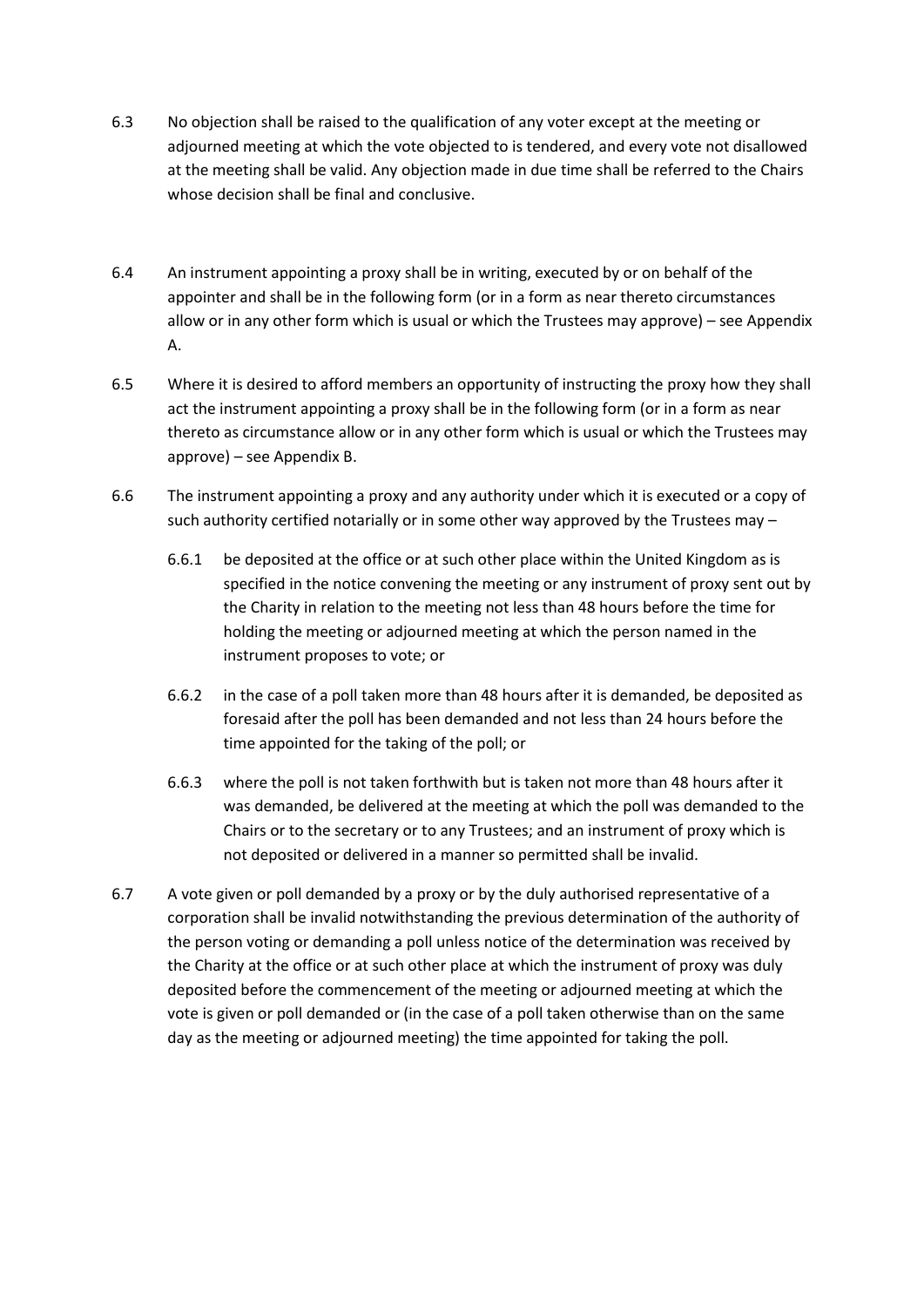## 7.0 NUMBER OF TRUSTEES

- 7.1 The Trustees shall be arranged in to a Board of Directors numbering up to fifteen members. The Charity will also appoint a Festival Committee numbering up to fifteen members. The Board of Directors will be legally responsible for the governance and operations of the company under the Acts and will supervise the work of the organisation as trustees; and the Festival Committee will be charged with directly delivering the festival, reporting to the Board of Directors. There will be two Co-Chairs and two Vice Chairs, a Treasurer and Senior Events Officer who will sit on both fora and will be considered trustees while other members of the Festival Committee shall be non-Executive directors.
- 7.2 Unless otherwise determined by ordinary resolution, the number of Trustees shall be not less than two and not more than fifteen. At least 60% of the Trustees shall be people who identify as LGBT+.
- 7.3 Where regulation 7.2 is not satisfied, the Trustees may act only for the purpose of filling vacancies or of calling a general meeting.
- 8.0 POWERS OF TRUSTEES
- 8.1 Subject to the provisions of the Acts, the Memorandum and the Articles and to any directions given by special resolution, the business of the Charity shall be managed by the Trustees who may exercise all of the powers of the Charity. No alteration of the Memorandum or Articles and no such direction shall invalidate any prior act of the Trustees which would have been valid if that alteration had not been made or that direction had not been given. The powers given by this regulation shall not be limited by any special power given to Trustees by the Articles and a meeting of Trustees at which a quorum is present may exercise all powers exercisable by the Trustees.
- 8.2 The Trustees may, by power of attorney or otherwise, appoint any person to be the agent of the Charity for such purposes and on such conditions as they determine, including authority for the agent to delegate all or any of their powers.
- 9.0 THE DELEGATION OF TRUSTEES' POWERS
- 9.1 The Trustees may delegate any of their powers to any committee consisting of one or more Trustees. They may also delegate to any managing Trustees or any Trustee holding any other executive office such of their powers as they consider desirable to be exercised by them. Any such delegation may be made subject to any conditions the Trustees may impose, and either collaterally with or to the exclusion of their own powers and may be revoked or altered. Subject to any such conditions, the proceedings of a committee with two or more members shall be governed by the Articles regulating the proceedings of Trustees so far as they are capable of applying. Any such committee shall report back fully and promptly to the Trustees.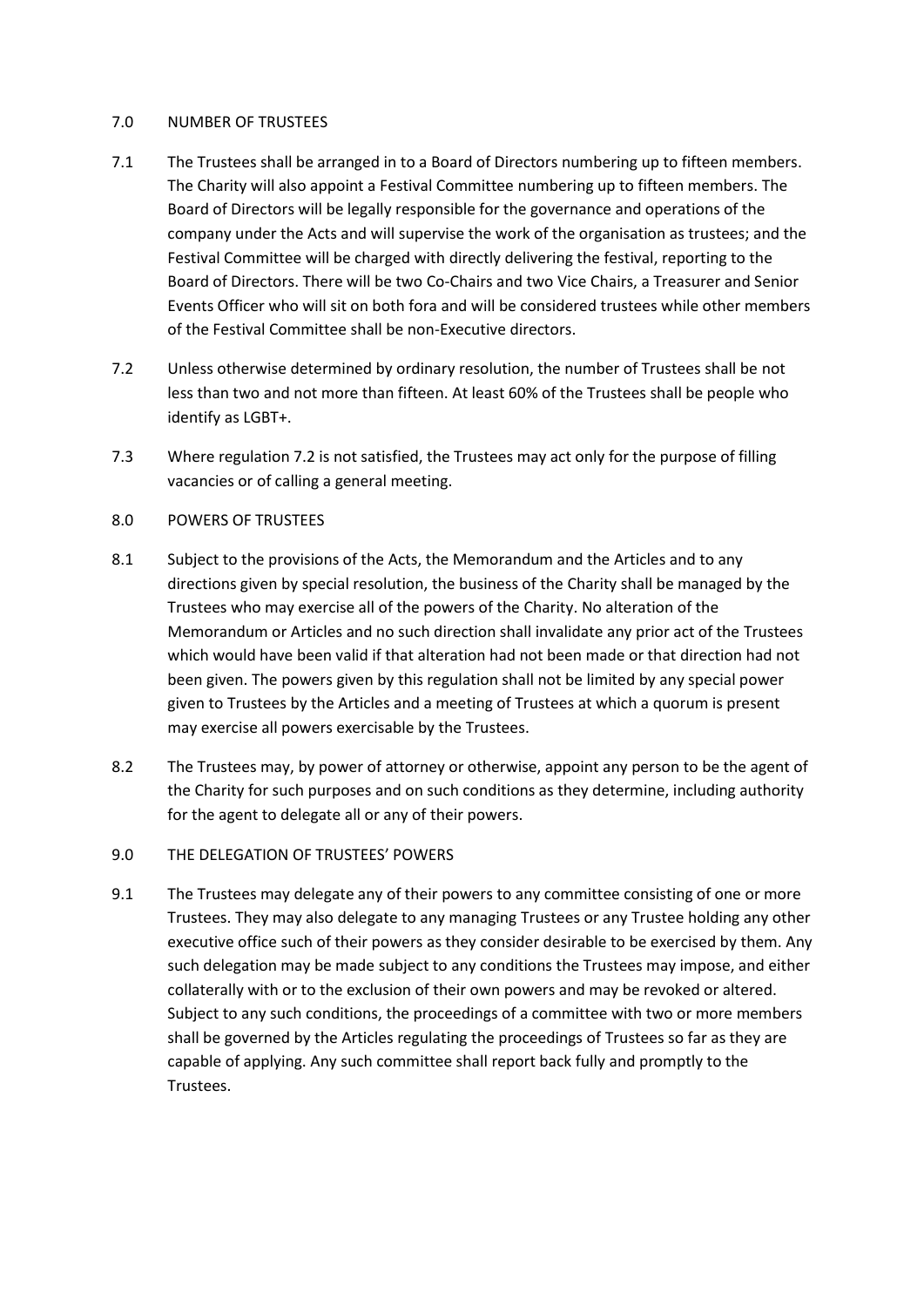### 10.0 APPOINTMENT AND RETIREMENT OF TRUSTEES

- 10.1 Other than as set out in clause 10.2, Trustees shall be appointed at an annual general meeting for a period of five years and may at the conclusion of such period be reappointed for a period of five years, save that no person shall serve as a Trustee for a continuous period of more than ten years following the 2021 EGM.
- 10.2 The four regional LGBT+ groups listed at clause 2.2.1 with the authority to nominate a representative to serve as a Trustee should do so in writing to the Chairs of the Board of Trustees in advance of the AGM. Any person nominated will hold office until the next AGM, excluding circumstances which would normally lead to their dismissal. In the circumstance where a nominee of one the four regional LGBT+ groups resigns or is removed from office that group can nominate another person to take that position.
- 10.2 For the purposes of clause 10.1, "year" shall be interpreted as meaning the period between two consecutive annual general meetings.
- 10.3 No person shall be appointed or reappointed a Trustee at any general meeting unless:

10.3.1 they are recommended by a resolution of the Board of Trustees, or nominated in accordance with clause 10.2; or

- 10.3.2 not less than fourteen nor more than thirty-five clear days before the date appointed for the meeting, notice executed by a member qualified to vote at the meeting has been given to the Charity for appointment or reappointment stating the particulars which would, if they were so appointed or reappointed, be required to be included in the Charity's register of Trustees together with notice executed by that person of their willingness to be appointed or reappointed.
- 10.5 Not less than seven nor more than twenty eight clear days before the date appointed for holding a general meeting notice shall be given to all who are entitled to receive notice of the meeting of any person who is recommended by the Trustees for appointment or reappointment as a Trustee at the meeting or in respect of whom notice has been duly given to the Charity of the intention to propose them at the meeting for appointment or reappointment as a Trustee.
- 10.6 Subject as foresaid, the Charity may by ordinary resolution appoint a person who is willing to act to be a Trustee.
- 10.7 The Trustees may appoint a person who is willing to act to be a Trustee, either to fill a vacancy or as an additional Trustee, provided that the appointment does not cause the number of Trustees to exceed any number fixed by or in accordance with the Articles as the maximum number of Trustees. A Trustee so appointed shall hold office only until the next following annual general meeting. If not reappointed at such annual general meeting, they shall vacate office at the conclusion thereof.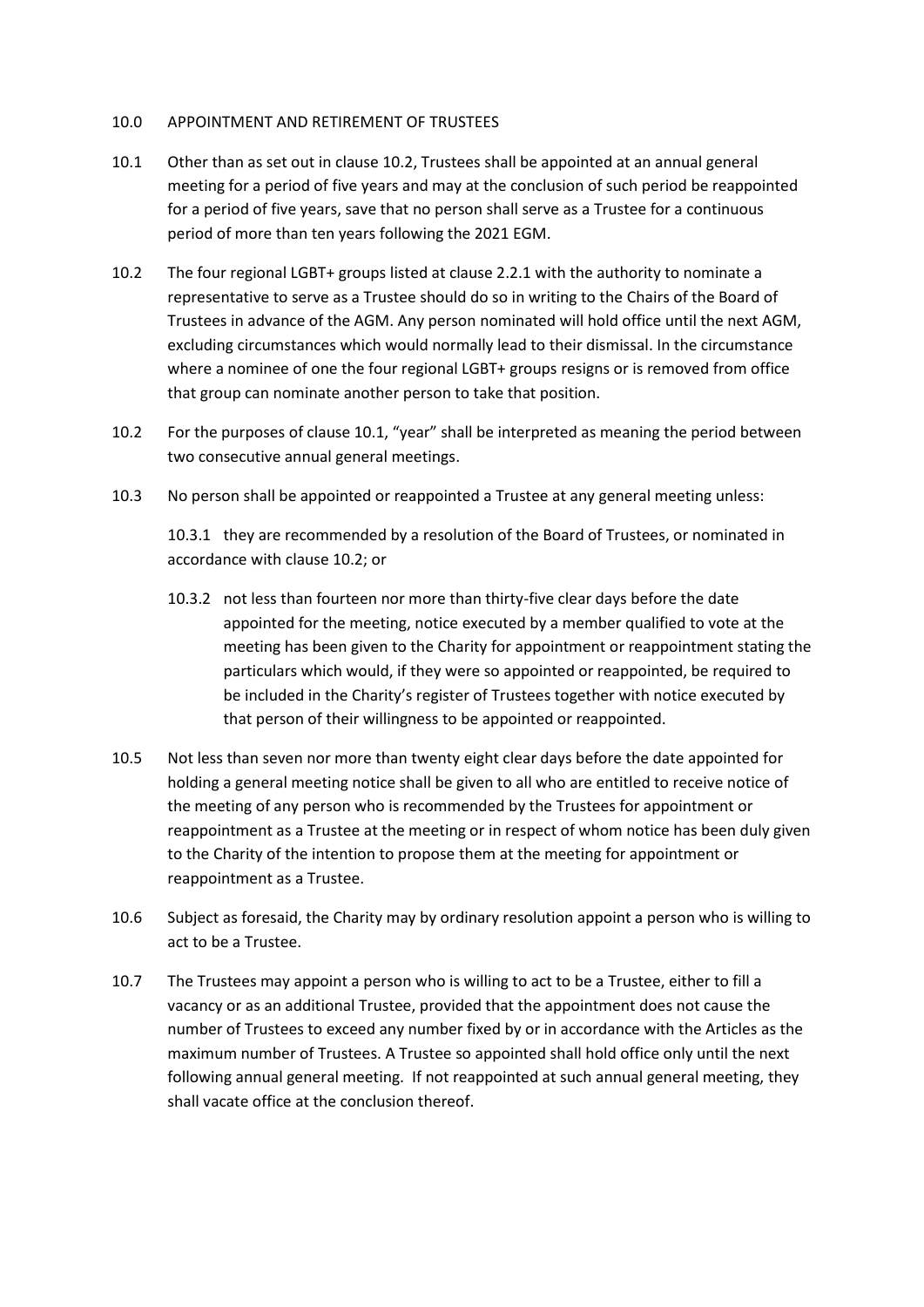10.8 Subject as aforesaid, a Trustee who retires at an annual general meeting may, if willing to act, be reappointed. If they are not reappointed, they shall retain office until the meeting appoints someone in their place, or if it does not do so, until the end of the meeting.

# 11.0 DISQUALIFICATION AND REMOVAL OF TRUSTEES

- 11.1 The office of a Trustee shall be vacated if
	- 11.1.1 they cease to be a Trustee by virtue of any provision of the Acts or become prohibited by law from being a Trustee; or
	- 11.1.2 they become bankrupt or make any arrangement or composition with their creditors generally; or
	- 11.1.3 they are, or may be, suffering from physical or mental health disorders and either-

11.1.3.1 a registered medical practitioner who is treating that person gives a written opinion to the company stating that that person has become physically or mentally incapable of acting as a director and may remain so for more than three months; or

11.1.3.2 an order is made by a court having jurisdiction (whether in the United Kingdom or elsewhere) in matters concerning mental disorder for their detention or for the appointment of a controller, receiver, curator bonis or other person to exercise powers with respect to their property or affairs; or exercise powers with respect to their property or affairs; or

- 11.1.4 they resign their office by notice to the Charity; or
- 11.1.5 they shall for more than six consecutive months have been absent without permission of the Trustees from meetings of Trustees held during that period and the Trustees resolve that their office be vacated; or
- 11.1.6 they fail to undergo within a period specified in the Trustees' Handbook (or, if such a period has not been specified, a reasonable period) such checks for the purpose of the protection of children and vulnerable adults as the Trustees may from time to time determine or as are required by law; or
- 11.1.7 they brings the Charity into disrepute or acts in a manner materially contrary to the purpose of the Charity, and the Trustees resolve that it is in the best interests of the Charity that their office be vacated.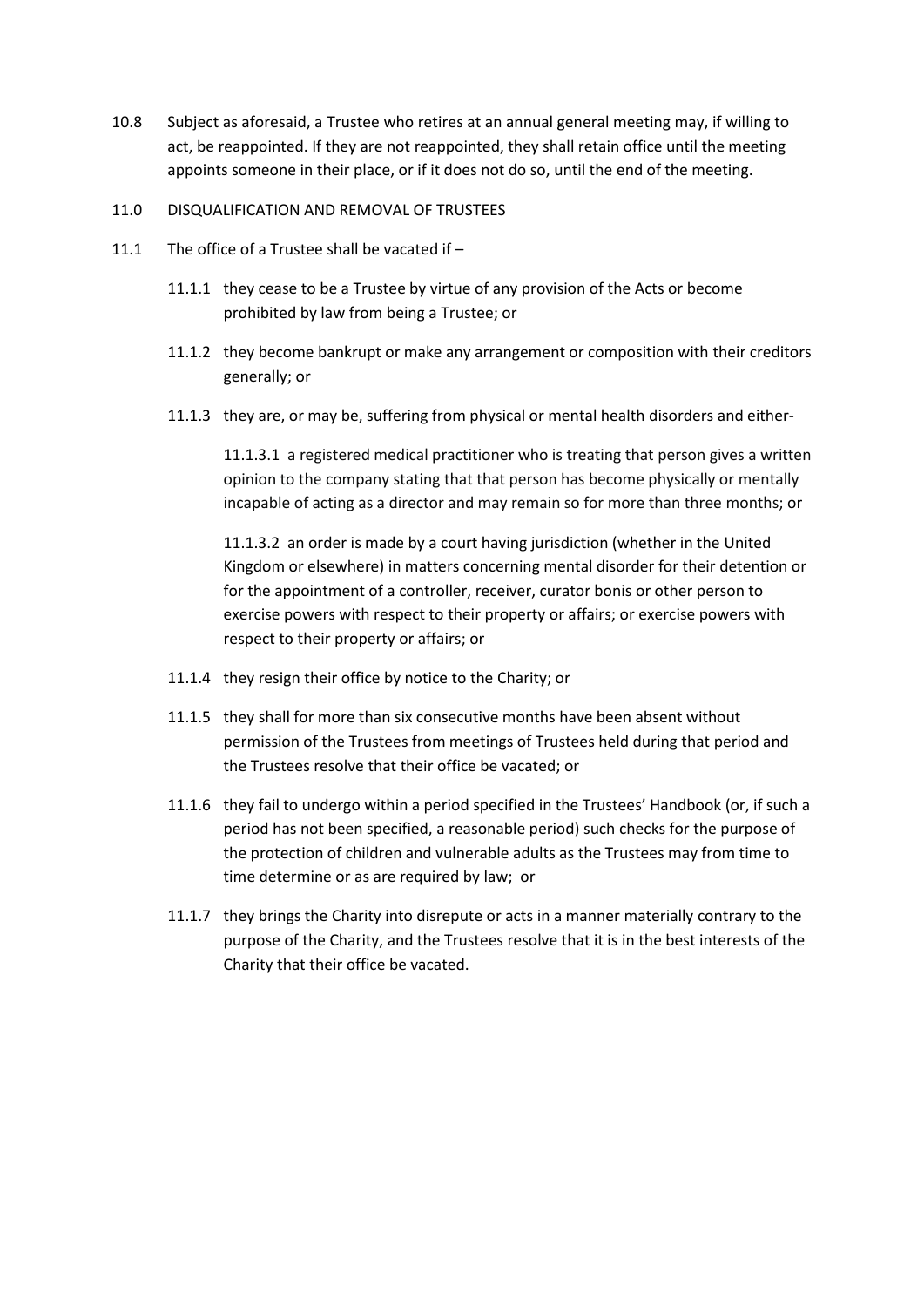- 11.2 A resolution under clause 11.1.7 may only be passed if:
	- 11.2.1 the Trustee has been given at least twenty-one days' notice in writing of the meeting of the Trustees at which the resolution will be proposed and the reasons why it will be proposed;
	- 11.2.2 the Trustee or, at the option of the Trustee, the Trustee's representative (who need not be a member of the Charity has been allowed to make representations to the meeting.
- 11.3 The Trustees may suspend a Trustee to whom notice under regulation 11.2.1 has been given. A Trustee who has been suspended under this regulation may not vote nor exercise any functions on behalf of the Charity, nor may they attend any meetings of the Charity save for the purposes of regulation 11.2.2.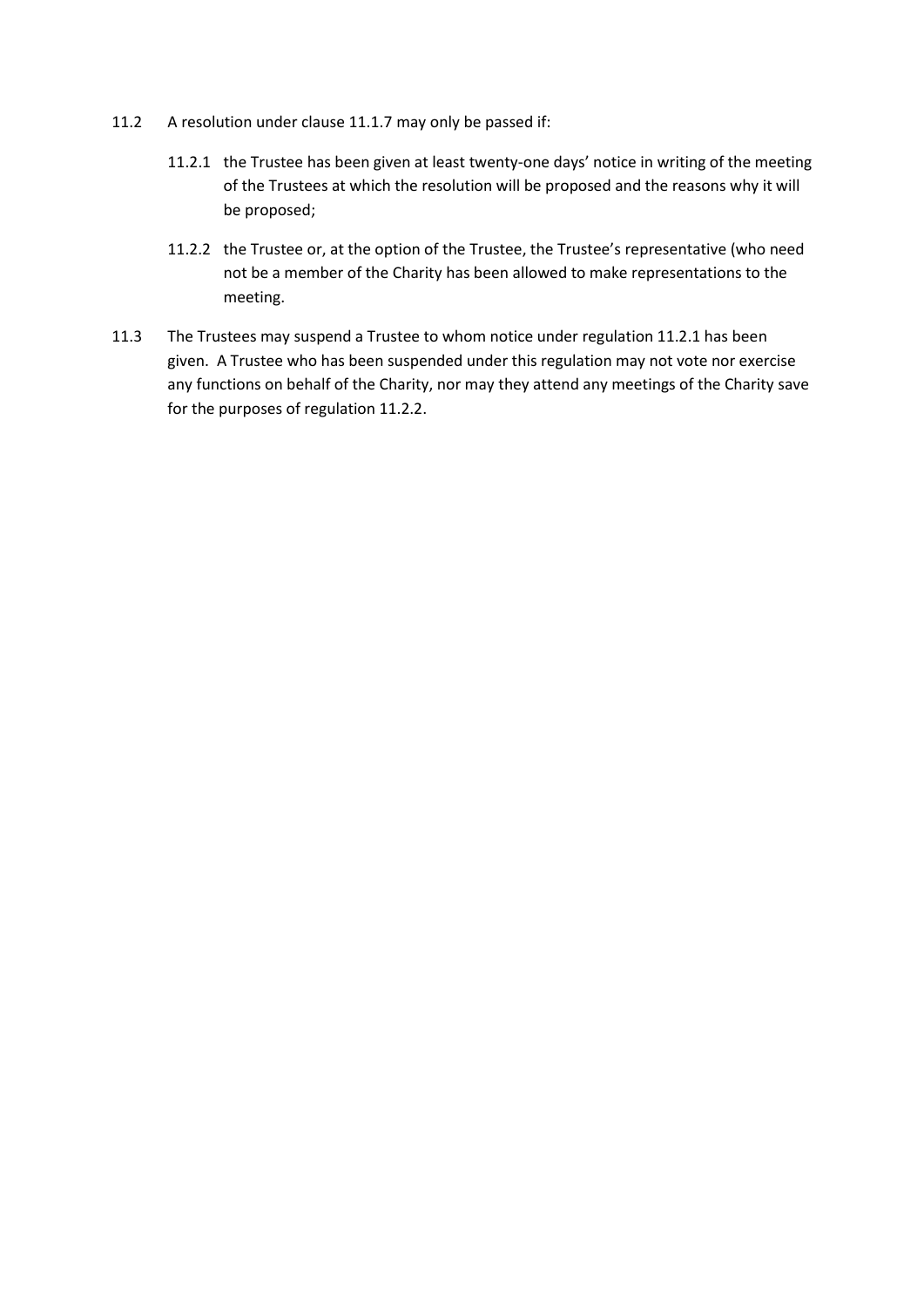### 12.0 TRUSTEES' EXPENSES

12.1 The Trustees may be paid expenses properly incurred by them in connection with their attendance at meetings of Trustees or committees of Trustees or general meetings or separate meetings of the holders of debentures of the Charity or otherwise in connection with the discharge of their duties, in accordance with relevant provisions in the Trustees' Handbook.

# 13.0 TRUSTEES' APPOINTMENTS AND INTERESTS

- 13.1 Subject to the provisions of the Acts the Trustees may appoint one or more of their number to the office of Managing Trustee or to any other executive office under the Charity and may enter into an agreement or arrangement with any Trustee for their employment by the Charity or for the provision by them of any services outside the scope of the ordinary duties of a Trustee. Any such appointment, agreement or arrangement may be made upon such terms as the Trustees determine and they may remunerate any such Trustee for their services as they think fit. Any appointment of a Trustee to an executive office shall terminate if they cease to be a Trustee but without prejudice to any claim to damages for breach of the contract of service between the Trustee and the Charity.
- 13.2 Subject to the provisions of the Acts, and provided that they have disclosed to the Trustees the nature and extent of any material interest of theirs, a Trustee notwithstanding their office
	- 13.2.1 may be party to, or otherwise interested in, any transaction or arrangement with the Charity is otherwise interested.
	- 13.2.2 may be a director or other officer of or employed by, or a party to any transaction or arrangement with, or otherwise interested in, any body corporate promoted by the Charity or in which the Charity is otherwise interested; and
	- 13.2.3 shall not, by reason of their office, be accountable to the Charity for any benefit which they derive from any such office or employment or from any such transaction or arrangement or from any such interest in any such body corporate and no such transaction or arrangement shall be liable to be avoided on the grounds of any such interest or benefit.
- 13.3 For the purposes of the Acts:
	- 13.3.1 a general notice given to the Trustees that a Trustee is to be regarded as having an interest of the nature and extent specified in the notice in any transactions or arrangement in which a specified person or class of persons is interested shall be deemed to be a disclosure that the Trustee has an interest in any such transaction of the nature and extent so specified; and
	- 13.3.2 an interest of which a Trustee has no knowledge and of which it is unreasonable to expect them to have knowledge shall not be treated as an interest of theirs.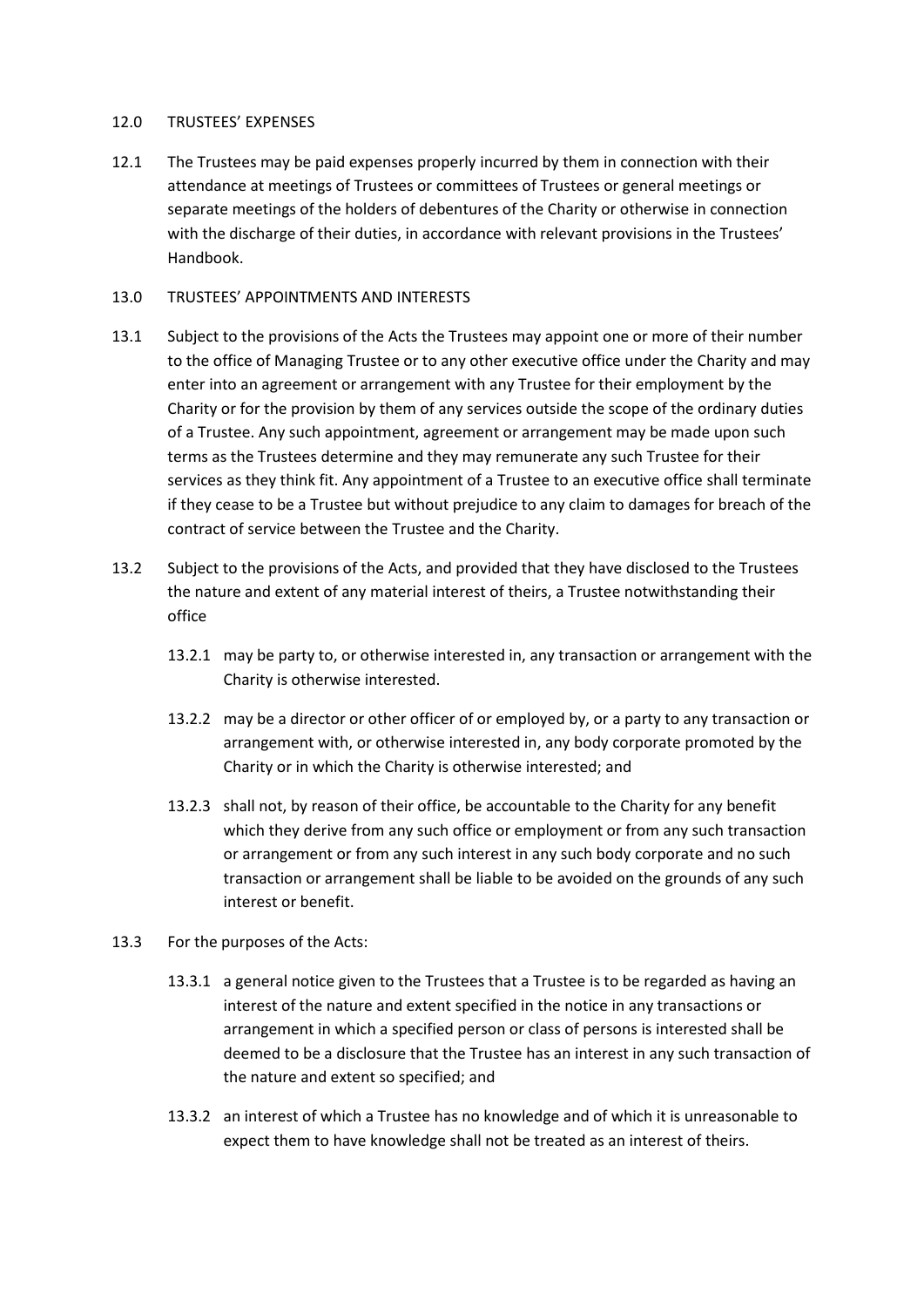### 14.0 PROCEEDINGS OF TRUSTEES

- 14.1 Subject to the provisions of the Articles, the Trustees may regulate their proceedings as they think fit. The Trustees shall hold at least three meetings per calendar year, or such other number as the Trustees may specify. A Trustee may, and the secretary at the request of the Trustee shall, call a meeting of the Trustees. It shall not be necessary to give notice of a meeting to a Trustee who is absent from the United Kingdom. Questions arising at a meeting shall be decided by a majority of votes. In the case of an equality of votes, the Chairs shall have a second or casting vote.
- 14.2 The quorum for the transaction of the business of the Trustees may be fixed by the Trustees and unless so fixed at any other number shall be one third of the number of Trustees or 5 (in either case, excluding proxies), whichever is the greater.
- 14.3 A Trustee may appoint another Trustee to be their proxy at a meeting, either generally or in relation to a specified resolution. A Trustee who wishes another Trustee to act as proxy under this regulation shall communicate this to the Secretary in advance of the meeting.
- 14.4 The continuing Trustees or a sole continuing Trustee may act notwithstanding any vacancies in their number, but, if the number of continuing Trustees is less than the number fixed as the quorum, the continuing Trustees or Trustee may act only for the purpose of filling vacancies or of calling a general meeting.
- 14.5 The Trustees may appoint two of their number to be the joint Chairs of the Board of Trustees and may at any time remove one or both of them from that office. Unless they are unwilling to do so, the Trustees so appointed shall jointly preside at every meeting of Trustees at which they are present. If only one of the Chairs is present at a meeting, they shall preside. But if there is no Trustee holding that office, or if the Trustee holding it is unwilling to preside or is not present within fifteen minutes after the time appointed for the meeting, the Trustees present may appoint one of their numbers to be chair of the meeting.
- 14.6 All acts done by a meeting of Trustees, or a committee of Trustees, or by a person acting as a Trustee shall, notwithstanding that it be afterwards discovered that there was a defect in the appointment of any Trustee or that any of them were disqualified from holding office or had vacated office, or were not entitled to vote, be as valid as if every such person had been duly appointed and was qualified and had continued to be a Trustee and had been entitled to vote.
- 14.7 A resolution in writing or transmitted electronically signed by all the Trustees entitled to receive notice of a meeting of Trustees or of a committee of Trustees shall be valid and effectual as if it had been passed at a meeting of Trustees or (as the case may be) a committee of Trustees duly convened and held and may consist of several documents in the like form each signed (in writing or electronically) by one or more Trustees.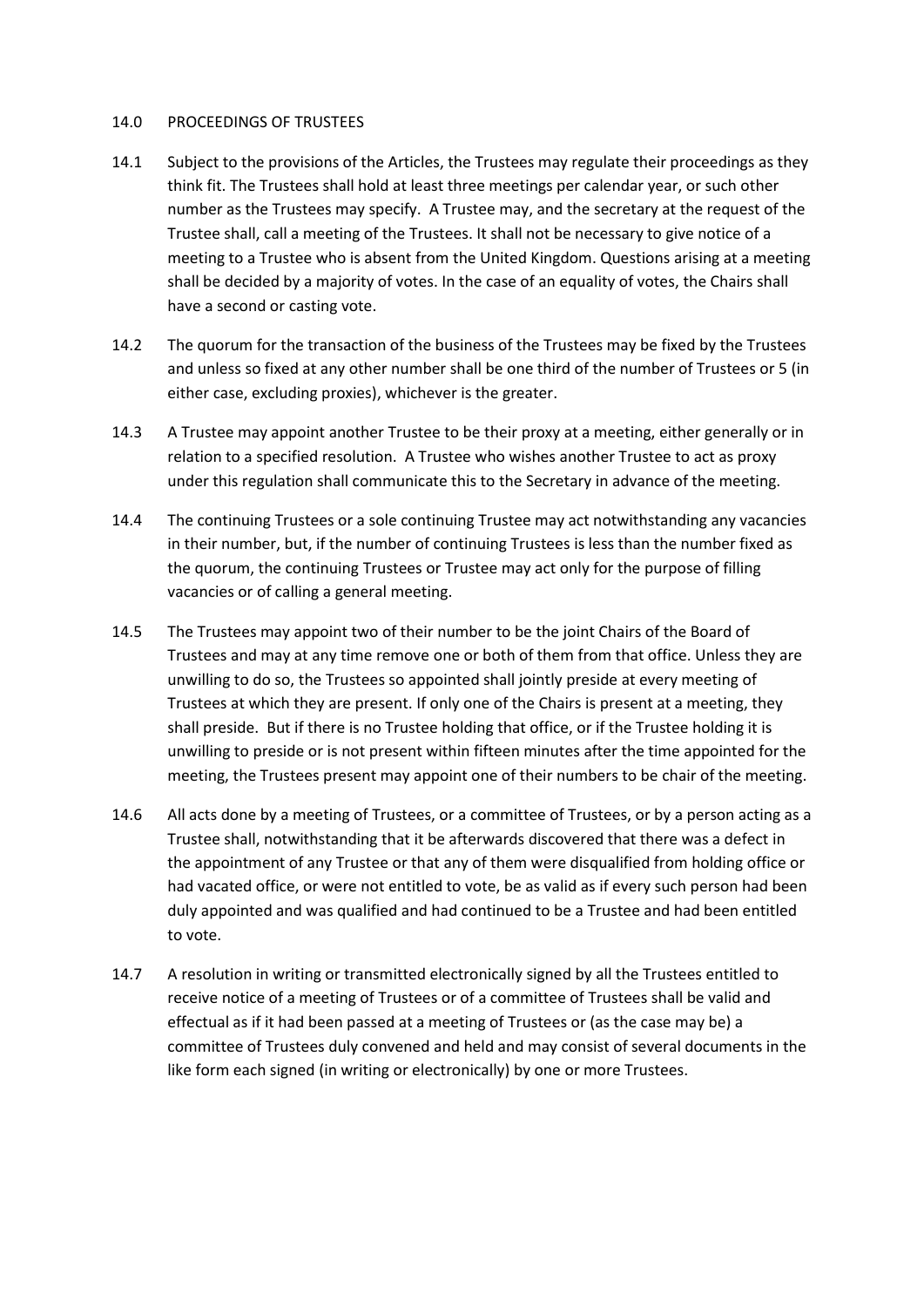- 14.8 Save as otherwise provided by the Articles, a Trustee shall not vote at a meeting of Trustees or of a committee of Trustees on any resolution concerning a matter in which they had, directly or indirectly, and interest or duty which is material and which conflicts or may conflict with the interests of the Charity unless their interest or duty arises only because the case falls within one or more of the following paragraphs-
	- 14.8.1 the resolution relates to the giving to them of a guarantee, security, or indemnity in respect of money lent to, or an obligation incurred by them for the benefit of, the Charity or any of its subsidiaries;
	- 14.8.2 the resolution relates to the giving to a third party of a guarantee, security, or indemnity in respect of any obligation of the Charity or any of its subsidiaries for which the Trustee has assumed responsibility in the whole or part and whether alone or jointly with others under a guarantee or indemnity or by the giving of security;
	- 14.8.3 their interest arises by virtue of their subscribing or agreeing to subscribe for any debentures of the Charity or any of its subsidiaries, or by virtue of their being, or intending to become, a participant in the underwriting or sub-underwriting of an offer of any such debentures, by the Charity or any of its subsidiaries for subscription, purchase or exchange;
	- 14.8.4 the resolution relates in any way to a retirement benefits scheme which has been approved, or is conditional upon approval, by HM Revenue and Customs for taxation purposes.

For the purposes of this regulation, an interest of a person who is, for any purpose of the Acts (excluding any statutory modification thereof not in force when this regulation becomes binding on the Charity), connected with a Trustee shall be treated as an interest of the Trustee.

- 14.9 A Trustee shall not be counted in the quorum present at a meeting in relation to a resolution in which they are not entitled to vote.
- 14.10 The Charity may by ordinary resolution suspend or relax to any extent, either generally or in respect of any particular matter, any provision of the Articles prohibiting a Trustee from voting at a meeting of Trustees or at a committee of Trustees.
- 14.11 Where proposals are under consideration concerning the appointment of two or more Trustees to offices or employments with the Charity or any body corporate in which the Charity interested the proposals may be divided and considered in relation to each Trustee separately and (provided they are not for another reason precluded from voting) each of the Trustees concerned shall be entitled to vote and be counted in the quorum in respect of each resolution except that concerning their own appointment.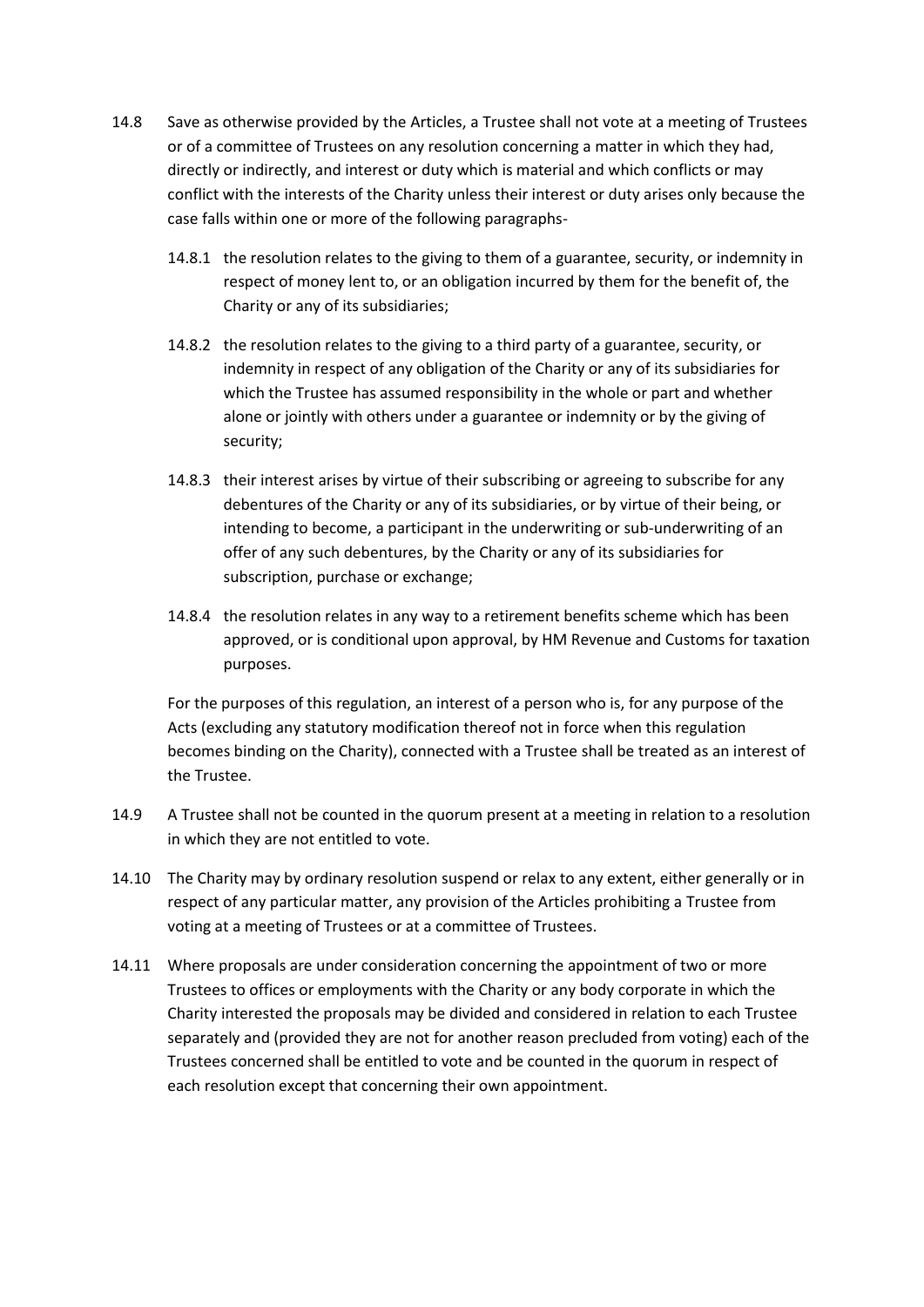14.12 If a question arises at a meeting of Trustees or of a committee of Trustees as to the right of a Trustee to vote, the question may, before the conclusion of the meeting, be referred to the Chairs of the meeting and their ruling in relation to any Trustee other than themselves shall be final and conclusive.

# 15.0 SECRETARY

- 15.1 Subject to the provisions of the Acts, the secretary shall be appointed by the Trustees for such term, at such remuneration and upon such conditions as they think fit; and any secretary so appointed may be removed by them.
- 16.0 MINUTES
- 16.1 The Trustees shall cause minutes to be made in books kept for the purpose-
	- 16.1.1 of all appointments of officers made by the Trustees, and
	- 16.1.2 of all proceedings at meetings of the Charity, and of the Trustees, and of all committees of the Trustees, including the names of Trustees present at each such meeting.
- 17.0 SEAL
- 17.1 The seal shall only be used by the authority of the Trustees or of a committee of Trustees authorised by the Trustees. The Trustees may determine who shall sign any instrument to which the seal is affixed and unless otherwise so determined it shall be signed by a Trustee and by the Chairs or a second Trustee.
- 18.0 ACCOUNTS
- 18.1 No member shall (as such) have any right of inspecting any accounting records or other book or document of the Charity except as conferred by the Statute or authorised by the Trustees or by ordinary resolution of the Charity.
- 19.0 NOTICES
- 19.1 Any notice given to or by any person pursuant to the Articles shall be in writing except that a notice calling a meeting of the Trustees need not be in writing. "In writing" includes transmitted by e-mail.
- 19.2 The Charity may give any notice to a member either personally or by sending it by post in a prepaid envelope addressed to the member at their registered address or by leaving it at that address, or by sending an e-mail to the e-mail address last advised by that Trustee. A member whose registered address is not within the United Kingdom or Ireland and who gives to the Charity an address within the United Kingdom or Ireland at which notices may be given to them shall be entitled to have notices given to them at that address, but otherwise no such member shall be entitled to receive any notice from the Charity.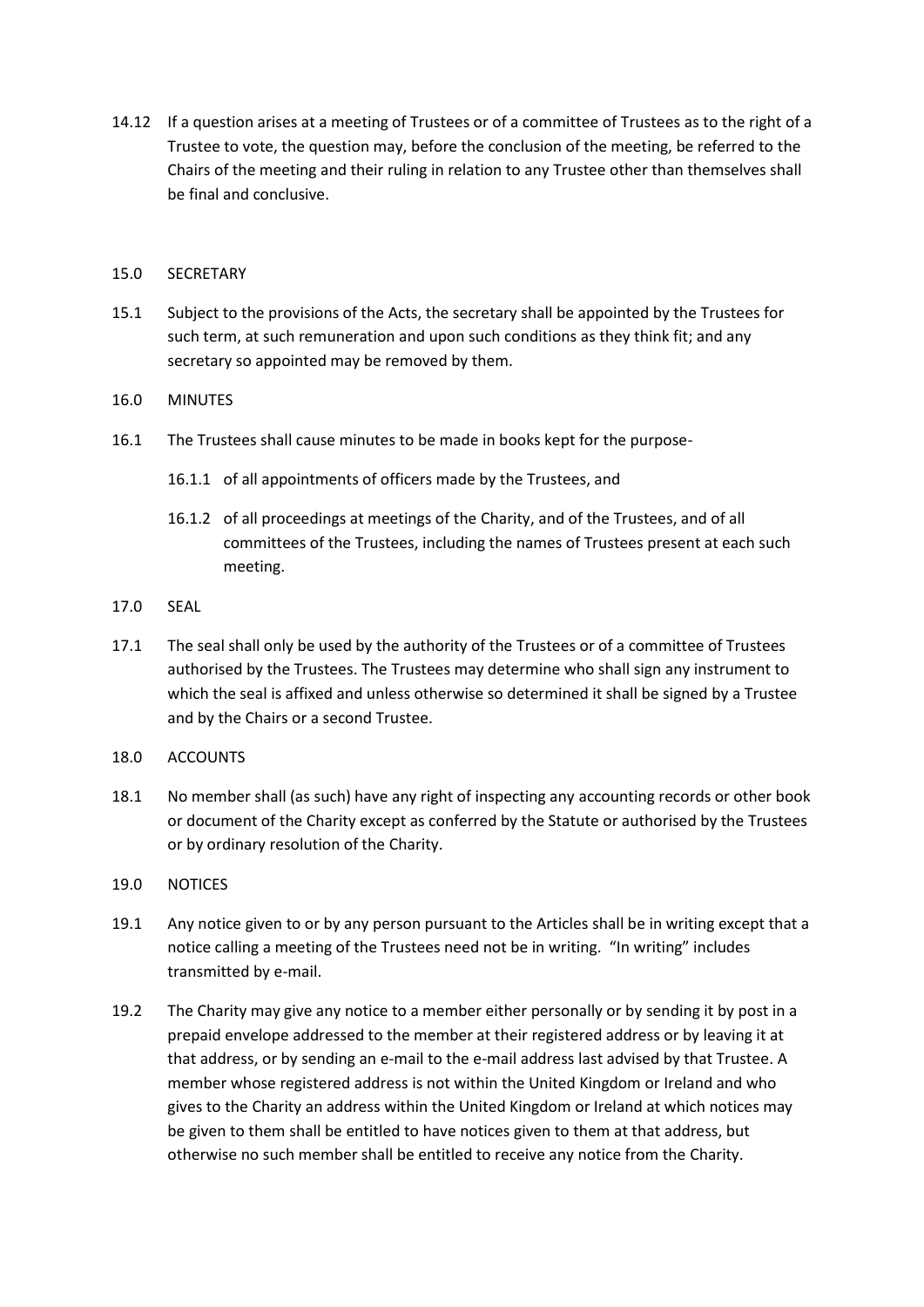- 19.3 A member present, either in person or by proxy, at any meeting of the Charity shall be deemed to have received notice of the meeting and, where requisite, of the purposes for which it is called.
- 19.4 Proof that an envelope containing a notice was properly addressed, prepaid and posted, or that an email has been sent to the correct address, shall be conclusive evidence that the notice was given. A notice shall be deemed to be given at the expiration of 48 hours after the envelope containing it was posted or at the point at which an email has been verifiably sent.
- 20.0 INDEMNITY
- 20.1 Subject to the provisions of the Acts, but without prejudice to any indemnity to which a Trustee may otherwise be entitled, every Trustee or other officer or auditor of the Charity shall be indemnified out of the assets of the Charity against any liability incurred by them in defending any proceedings, whether civil or criminal, in which judgment is given in their favour or in which they are acquitted or in connection with any application in which relief is granted to them by the court from liability for negligence, default, breach of duty or breach of trust in relation to the affairs of the Charity.

# 21.0 INSURANCE

21.1 The Trustees shall have power to purchase and maintain insurance for or for the benefit of any persons who are or were at the time Trustees, officers, employees or auditors of the Charity, or of any other company which is a subsidiary of the Charity, or who are or were at any time trustees of any pension fund in which any employees or former employees of the Charity or subsidiary company of the Charity are or were interested including (without prejudice to the generality or the foregoing) insurance against any liability incurred by such persons in respect of any act or omission in the actual or purported exercise of their powers and/or otherwise in relation to their duties, powers or offices in connection with the Charity or any holding company, subsidiary or pension fund.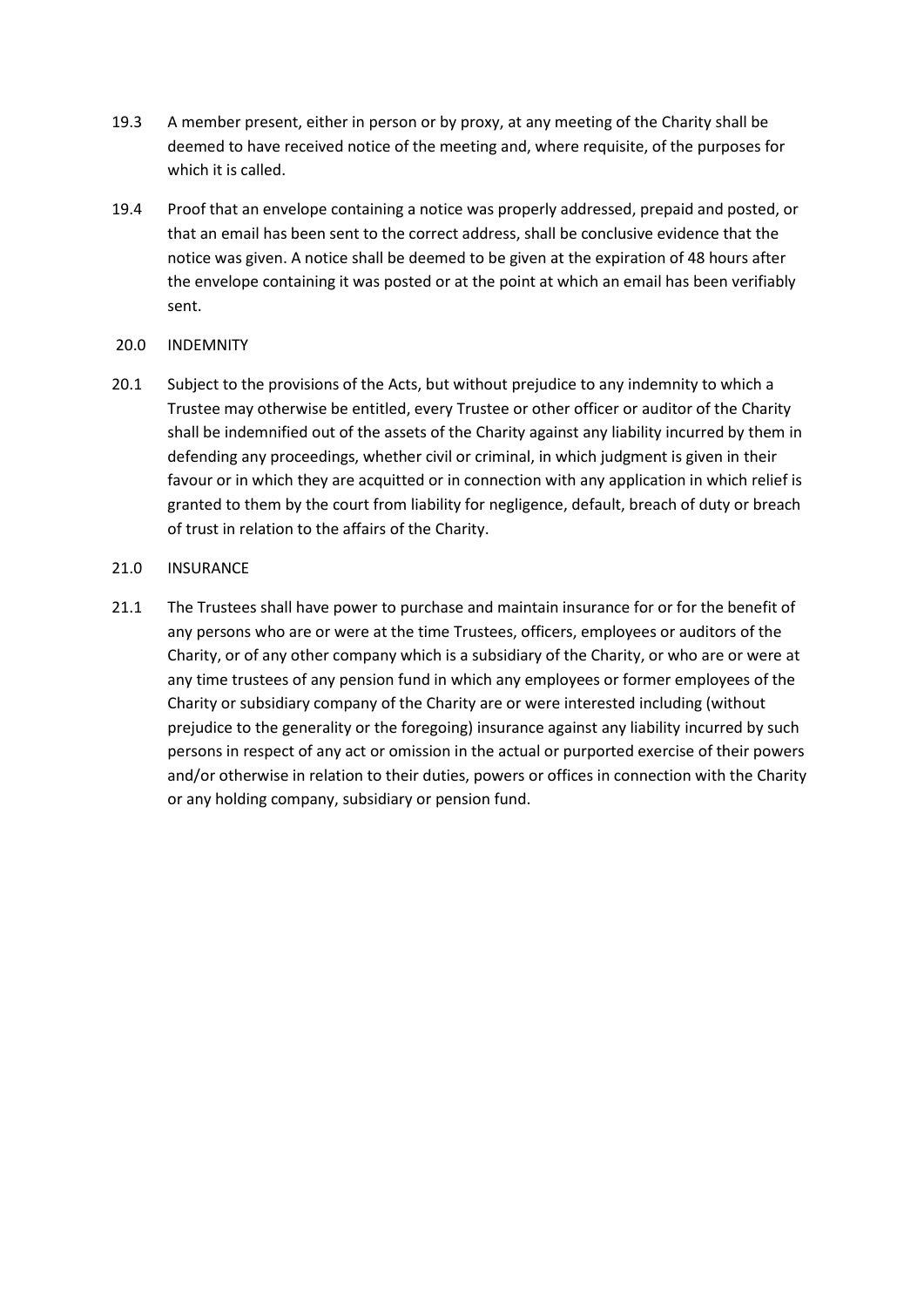| <b>APPENDIX A</b>                     |                                                                                           |
|---------------------------------------|-------------------------------------------------------------------------------------------|
| "BELFAST PRIDE LIMITED"               |                                                                                           |
| 1                                     |                                                                                           |
| I/We,                                 | , Of                                                                                      |
|                                       | Trustee/Trustees/Member/Members of the above named Charity, hereby appoint                |
| Of                                    |                                                                                           |
| Or failing them,                      |                                                                                           |
| Of                                    | , as my/our proxy to vote in my/our name(s) and on my/our behalf                          |
|                                       | at the annual/extraordinary meeting of the Charity to be held on                          |
| and at my adjournment thereof.        |                                                                                           |
| Signed on                             |                                                                                           |
|                                       |                                                                                           |
| <b>APPENDIX B</b>                     |                                                                                           |
| "BELFAST PRIDE LIMITED"               |                                                                                           |
| I/We,                                 | , Of                                                                                      |
|                                       | Trustee/Trustees/Member/Members of the above named Charity, hereby appoint                |
| Of                                    |                                                                                           |
| Or failing them,                      |                                                                                           |
| Of                                    | , as my/our proxy to vote in my/our name(s) and on my/our behalf                          |
|                                       | at the annual/extraordinary meeting of the Charity to be held on                          |
| and at my adjournment thereof.        |                                                                                           |
| Signed on                             |                                                                                           |
|                                       | This form is to be used in respect of the resolutions mentioned below as follows:         |
| <b>Resolution No.1</b>                | *against<br>$*$ for                                                                       |
| <b>Resolution No.2</b>                | *against<br>$*$ for                                                                       |
| *Strike out whichever is not desired. |                                                                                           |
|                                       | Unless otherwise instructed, the proxy may vote as they think fit or abstain from voting. |
| Signed this                           | day of                                                                                    |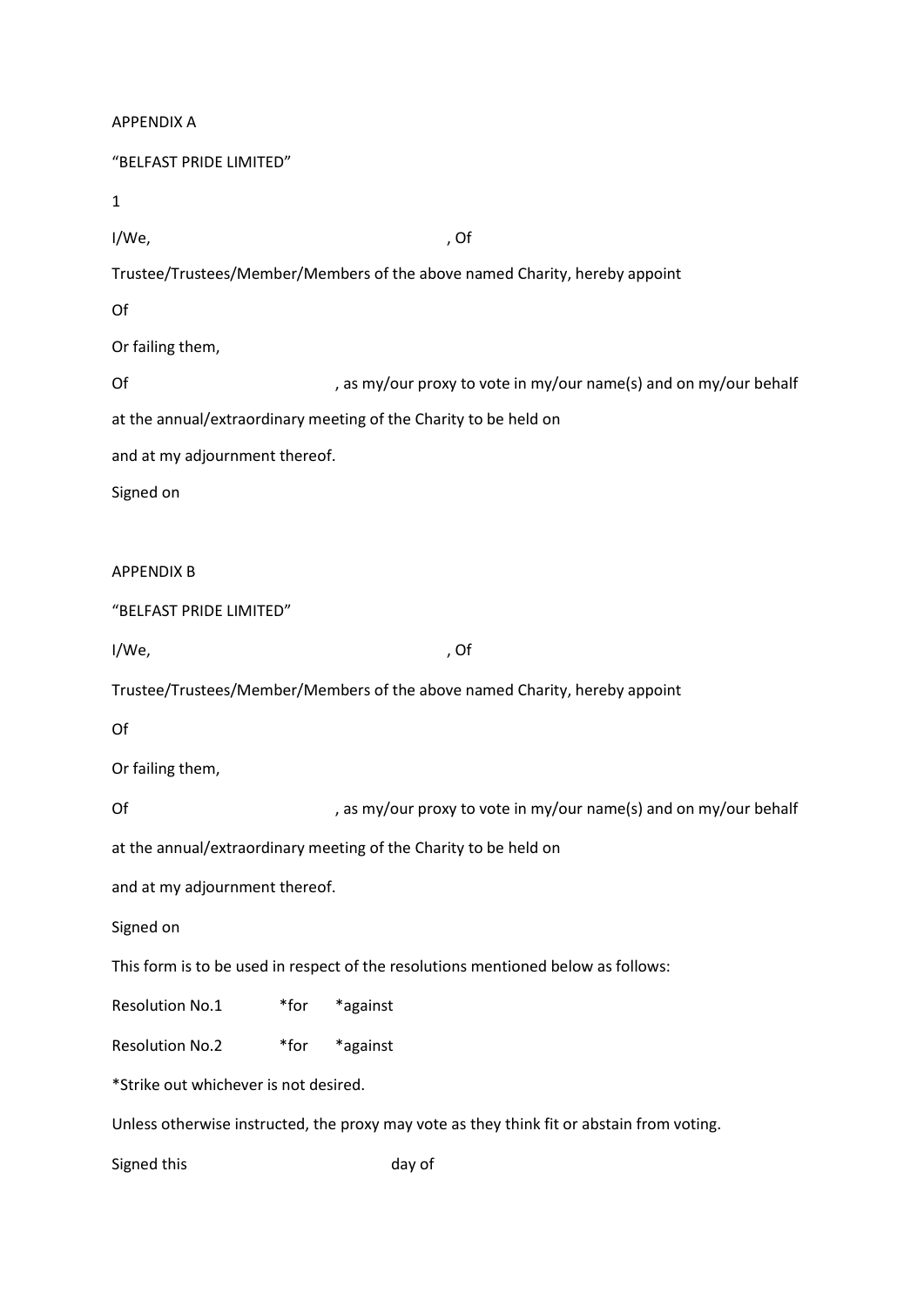## **ANNEX**

# **PURPOSES AND POWERS OF THE CHARITY**

- 1. The Charity's Registered Office is to be situated in the Belfast City Council area.
- 2. The Charity's objects are:
	- (a) To improve the lives of Lesbian, Gay, Bisexual, Transgender, Queer people and including all LGBT+ sexual orientations and gender identities ("LGBT+ people") in the city of Belfast (the "area of benefit") by promoting awareness of the arts, cultural heritage, history, lives and experiences of Lesbian, Gay, Bisexual, Transgender and Queer, + people in Belfast, and by promoting awareness and support for LGBT+ people to all citizens of Belfast to benefit LGBT+ people and enhance their place as equal citizens in city;
	- (b) to increase public awareness and the education of the general public in relation to lives, issues, history, and culture affecting LGBT+ people in Belfast;
	- (c) to increase support for equality and diversity in Belfast and contribute to reducing discrimination against LGBT+ people in Belfast;
	- (d) to organise and deliver an annual LGBT+ festival, "BELFAST PRIDE FESTIVAL" and supporting events throughout the area of benefit including music, visual art, comedy, theatre, film and literature events and other associated activities;
	- (e) to promote and assist in the co-operation and networking between voluntary and community organisations and individuals engaged in programmes of public education designed to increase public understanding and awareness of LGBT+ people;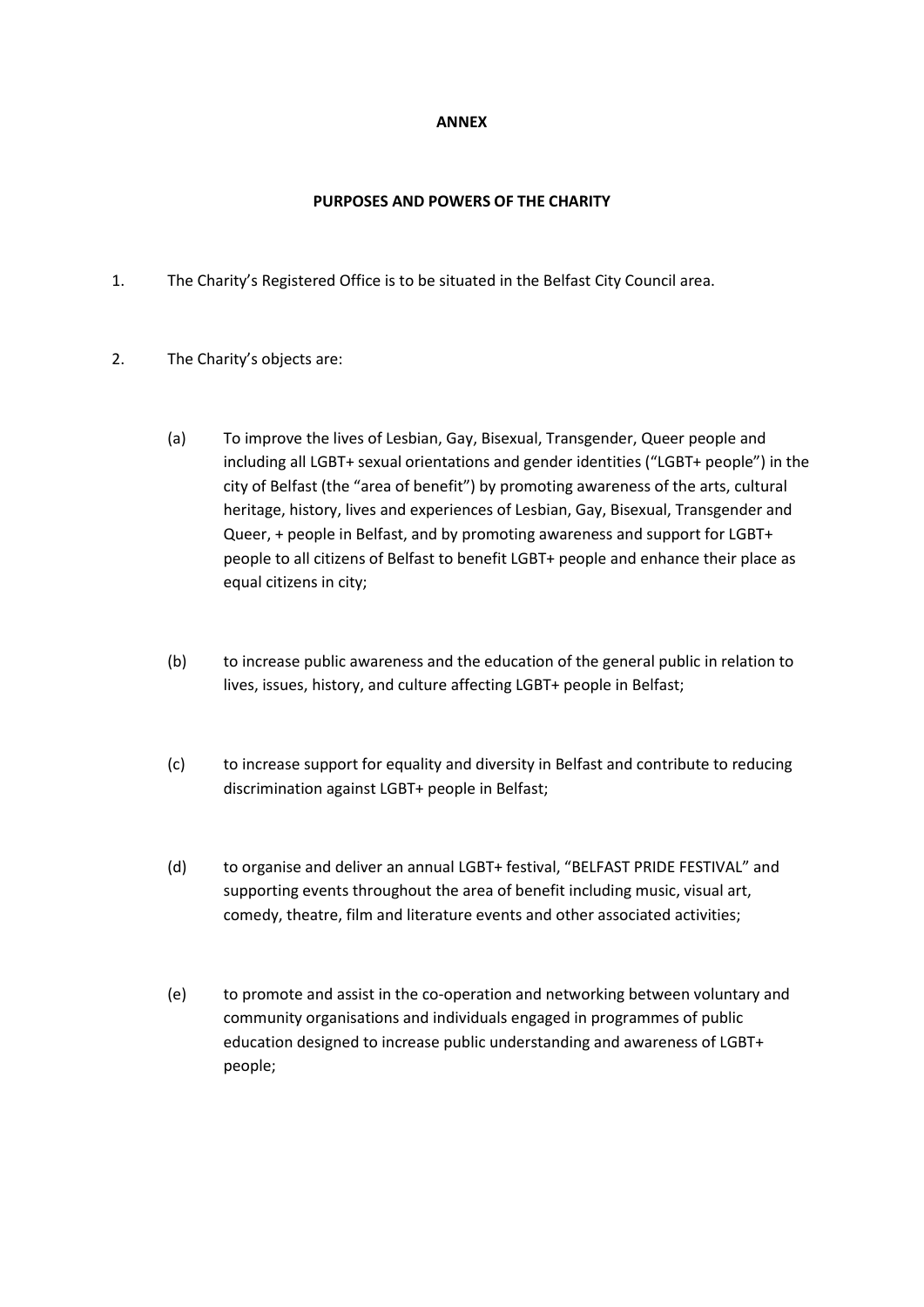- (f) to advance any other exclusively charitable purpose as the directors, may from time to time, decide in accordance with Charity law. The Charity shall endeavour to operate in an open, accountable and inclusive way in all its activities;
- (g) To empower and support other local Pride organisations in their efforts to plan and promote pride celebrations and to take part in national Pride organisations in the UK and Ireland as well as European and global Pride networks.
- 3. In furtherance of its objects, but not further or otherwise, the Charity shall have full power to do all such lawful things and acts as are incidental or conductive to the attainment of its objects including:
	- (a) to provide, assist in providing or secure the provision of facilities for activities promoted or facilitated by the Charity including use for meetings, lectures, events and any activity reasonably related with the objects of the Charity;
	- (b) to promote and carry out or assist in the promoting and carrying out research, surveys and investigations into the experience and needs of LGBT+ people in the area of benefit, provided the useful results are published;
	- (c) to provide sessional only day-care facilities for children so as to enable LGBT+ parents to benefit from the objects of the Charity;
	- (d) to buy, take on lease or in exchange, hire or otherwise acquire any property and to endow, furnish, fit out, maintain and equip such buildings, premises and centres for use by the Charity in the furtherance of the objects of the Charity;
	- (e) to raise funds. In doing so, the Charity must not undertake any substantial permanent trading activity and must comply with any relevant statutory regulations;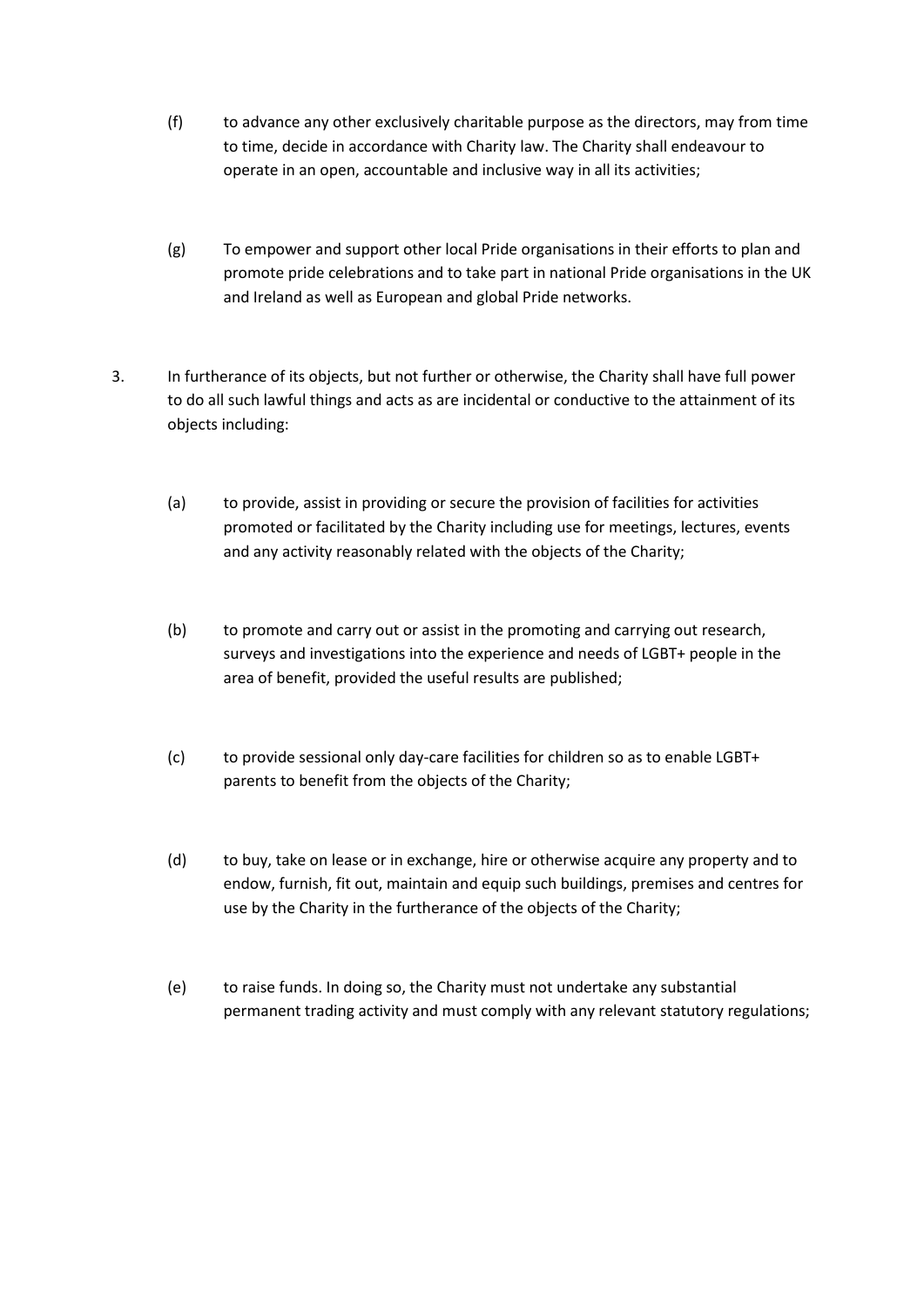- (f) to sell, lease or otherwise dispose of all or any part of the property belonging to the Charity. In the event that property to be disposed of is considered to be a substantial asset where its value exceeds 10% of the Charity's asset value and is more than £5,000, or exceeds £100,000, such an arrangement for disposal must have been approved by a resolution of the members of the Charity or is conditional on such approval being obtained. In exercising this power, the Charity must comply as appropriate with any provisions of the Charities legislation for the time being in force;
- (g) to promote and organise co-operation in the achievement of the above objects with other charities, voluntary bodies, public representatives, individuals and statutory authorities and to that end to exchange information and advice with them and work in partnership with other charities, local authorities and voluntary organisations engaged in the furtherance of the above objects in the area of benefit;
- (h) to arrange and provide for, either alone or with others, or attend the holding of events, exhibitions, meetings, outings, lectures, classes, seminars, conferences or training courses;
- (i) to collect and disseminate information on all matters relating to its objects, and to exchange such information with other bodies having similar objects;
- (j) to write, print or publish, in whatever form or medium, such papers, books, periodicals, pamphlets or other documents, including films and recorded material, as shall further its objects, and to issue or circulate the same whether for payment or otherwise;
- (k) to draw, make, accept, endorse, discount, execute and issue promissory notes, bills, cheques and other instruments, and their electronic equivalents, and to operate bank accounts;
- (l) to borrow or raise money for the objects of the Charity on such terms and (with such consents as are required by law) on such security as may be thought fit. The Charity must comply as appropriate with any provisions of the Charities legislation for the time being in force, if it wishes to mortgage land;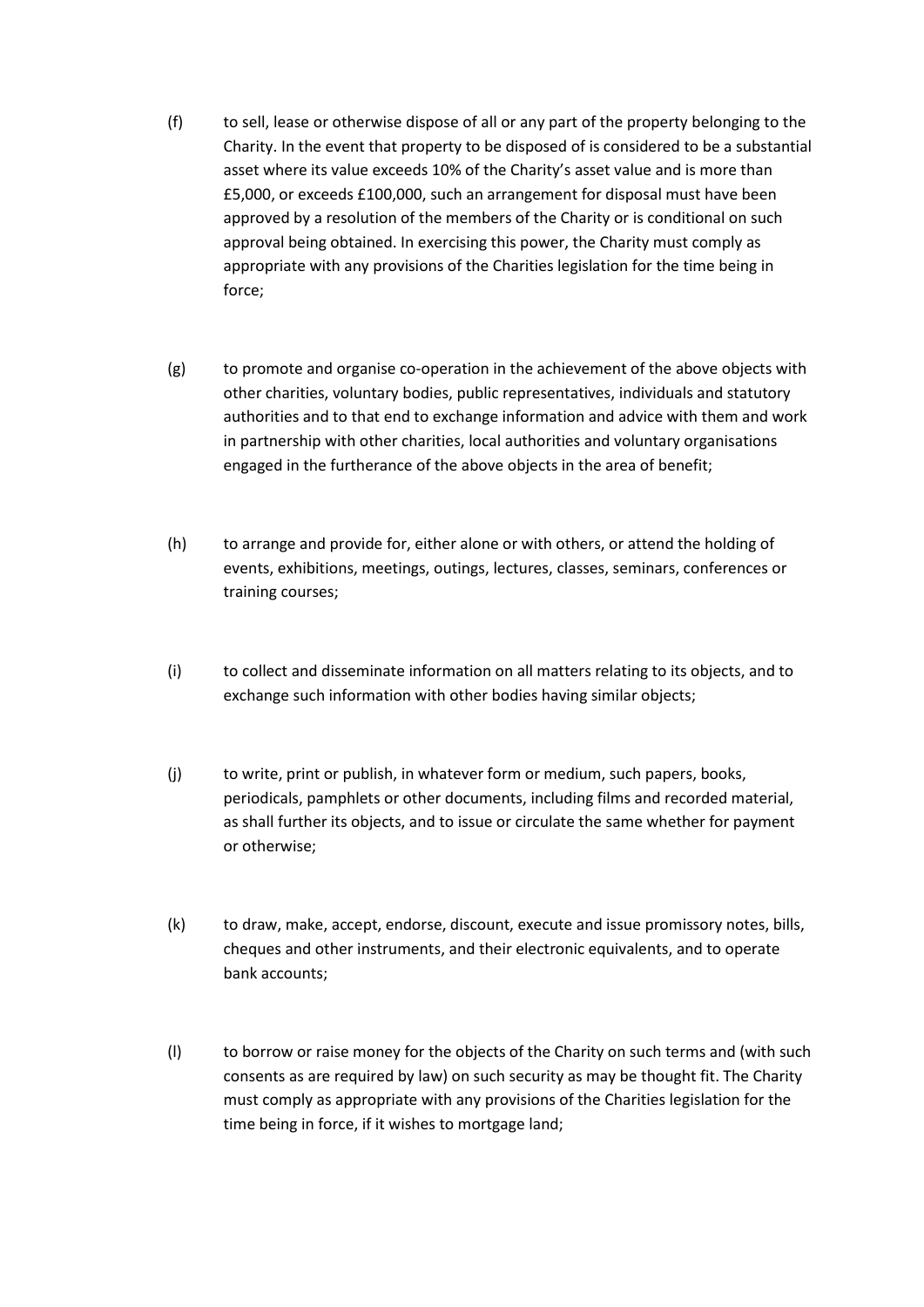- (m) to take and accept any gift of money, property or other assets, whether subject to any special trust or not, for any one or more of the objects of the Charity;
- (n) to invest the moneys of the Charity not immediately required for its Objects in or upon such investments, securities or property as may be thought fit, subject nevertheless to such conditions (if any) and such consents (if any) as may for the time being be imposed or required by law and these Articles and in the same manner and subject to the same conditions as the trustees of a trust are permitted to do by the Trustee Act (NI) 2001;
- (o) to make any charitable donation either in cash or assets for the furtherance of the objects of the Charity;
- (p) to establish and support any charitable body formed for any of the charitable purposes included in the Objects and to subscribe or guarantee money for charitable purposes calculated to further the objects of the Charity;
- (q) to establish or acquire subsidiary companies;
- (r) to make regulations for the proper supervision, control and management of any property, which may be so acquired;
- (s) to enter into contracts to provide services to or on behalf of other bodies;
- (t) to employ such staff, who shall not be Directors of the Charity, as are necessary for the proper pursuit of the objects and to make all reasonable and necessary provision for the payment of pensions and superannuation to staff and their dependents or recruit, train and engage volunteers with relevant skills, for the furtherance of the above aims;
- (u) to insure and arrange insurance cover for and to indemnify its officers, servants and voluntary workers from and against all such risks incurred in the course of the performance of their duties as may be reasonable or necessary having due regard for all the legal obligations;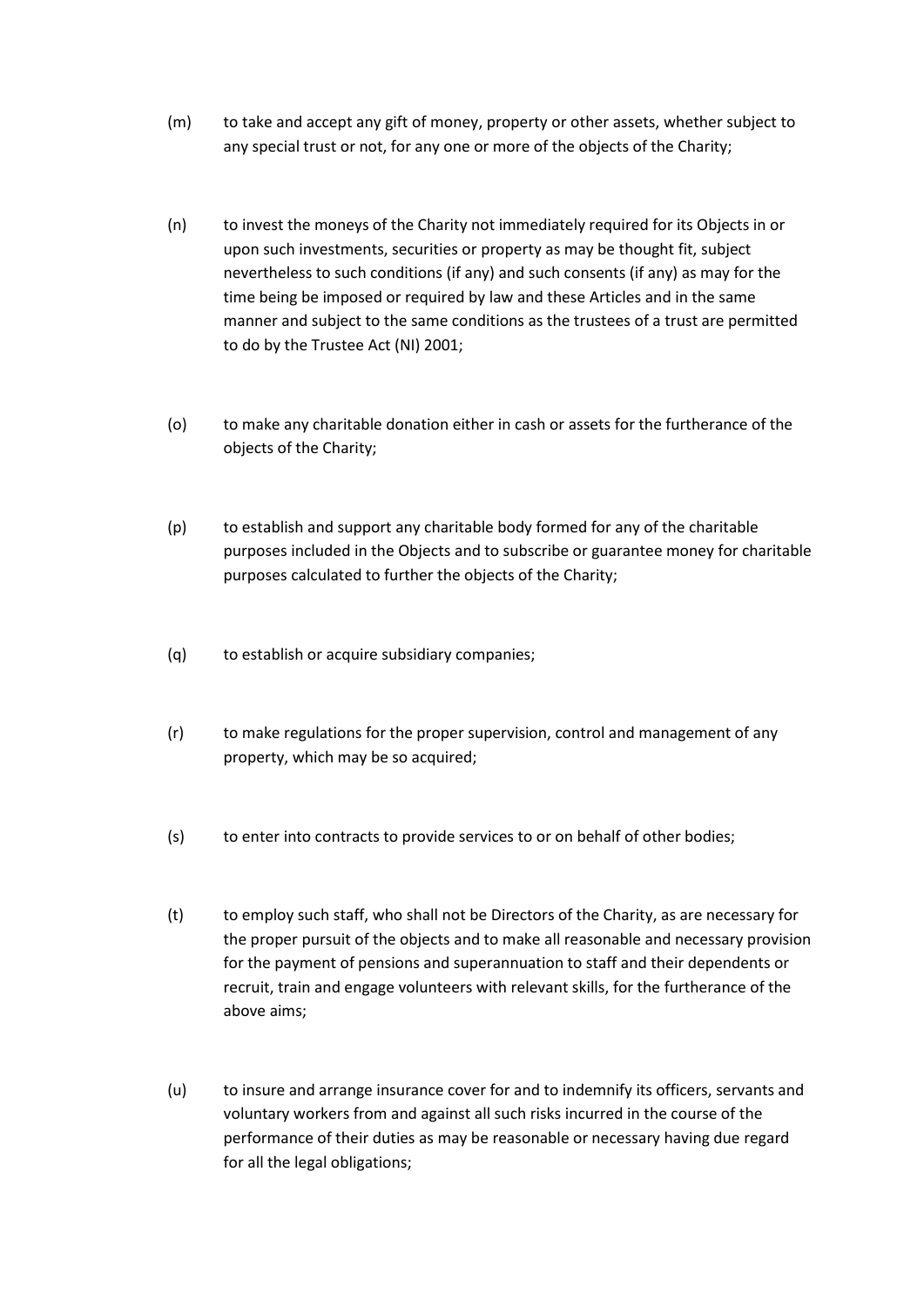- (v) to provide indemnity insurance for the directors in accordance with, and subject to any conditions in, section 93 of the Charities Act (NI) 2008;
- (w) to acquire, amalgamate, merge with or to enter into any partnership or joint venture arrangement with any other charity at law which has objects altogether or mainly similar to those of the Charity and prohibits the payment of any dividend or profit to and the distribution of any of their assets amongst their members at least to the same extent as such payments or distributions are prohibited in the case of members of the Charity by these Articles;
- (x) to set aside income as a reserve against future expenditure but only in accordance with a written policy about reserves;
- (y) to deposit or invest funds and to employ professional fund managers;
- (z) to pay all or any expenses incurred in connection with the promotion, formation and incorporation of the Charity and any company promoted by the Charity;
- (aa) to acquire interests in copyright of any material which can be used or adapted for the Objects and to acquire rights to perform, publish and show any such material;
- (bb) to co-operate and if necessary work with manufacturers, dealers, traders, the press, television, radio and social media and other sources of publicity and promotion;
- (cc) to encourage and facilitate voluntary work;
- (dd) to promote, support or oppose legislation or other measures affecting the beneficiaries of the Charity in such manner as may be charitable in law.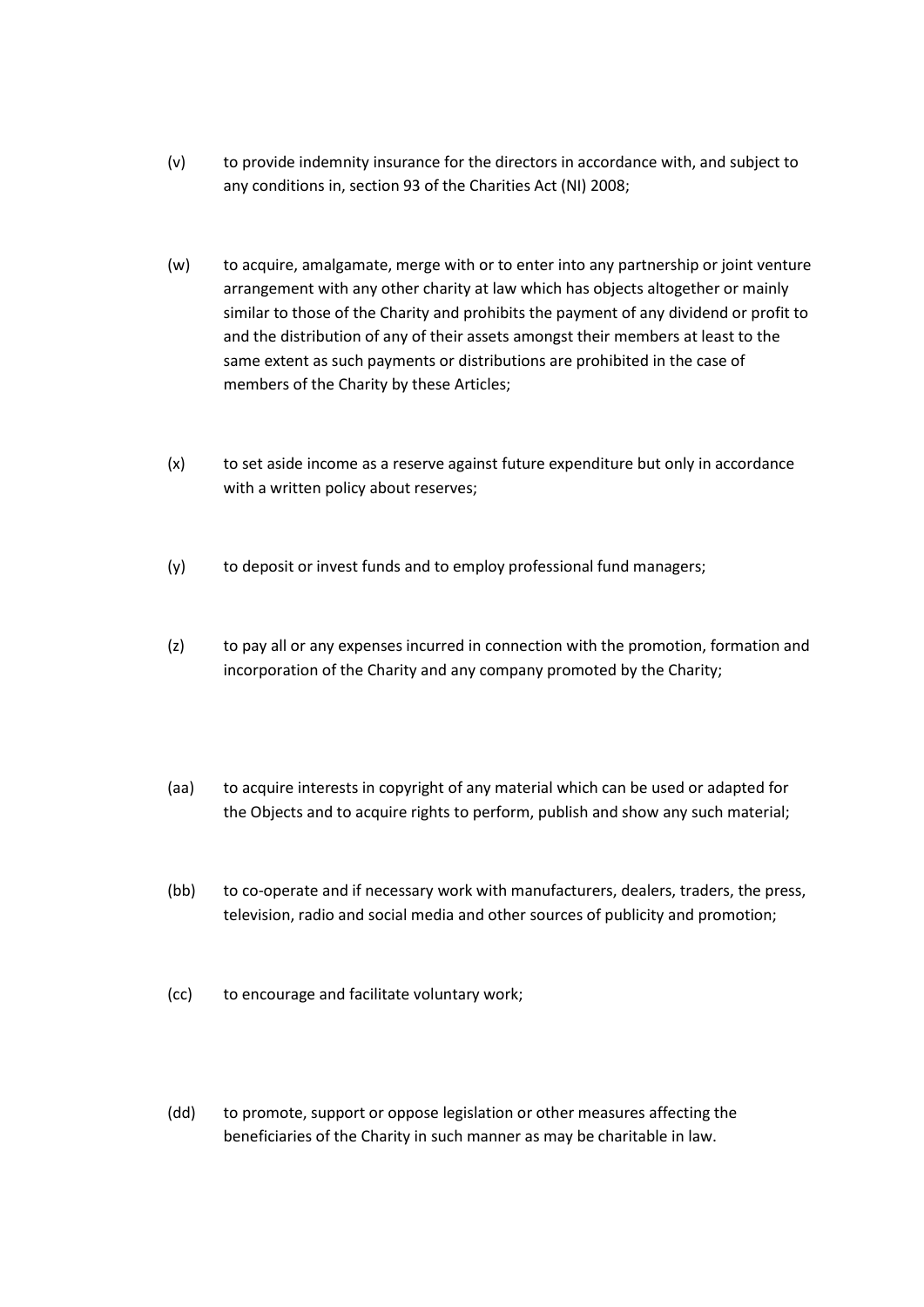- (ee) to remunerate any person, firm or company rendering services to the Charity;
- (ff) in furtherance of the Charity's objects, to lend and advance money or give credit on such terms as seem expedient and with or without security; to enter into guarantees, contracts of indemnity and suretyships of all kinds and to receive money on deposit on loan upon such terms as the Charity may approve;
- (gg) to promote or concur in the promotion of any company, whether in Great Britain, Northern Ireland, Ireland or elsewhere the promotion of which shall seem desirable;
- (hh) to enter into any arrangements with any government or authority, supreme, municipal, local or otherwise or company, that may seem conductive to the Charity's objects or any of them, and to obtain from any such government, authority or company and charters, contracts, decrees, rights, grants, loans, privileges or concessions which the Charity may think it desirable to obtain, and to carry out, exercise and comply with the same;
- (ii) to grant pensions, gratitudes, annuities, super-annuation or other allowances or benefits to any persons who may or have been in the employment or service of the Charity.

(i)

- (jj) to do all such other lawful things as may be necessary for or incidental to the attainment and furtherance of the above objects or any of them;
- (kk) to do anything authorised by these Articles in any part of the world and as principals, agents, contractors, subcontractors, or otherwise, and either alone or in conjunction with others.